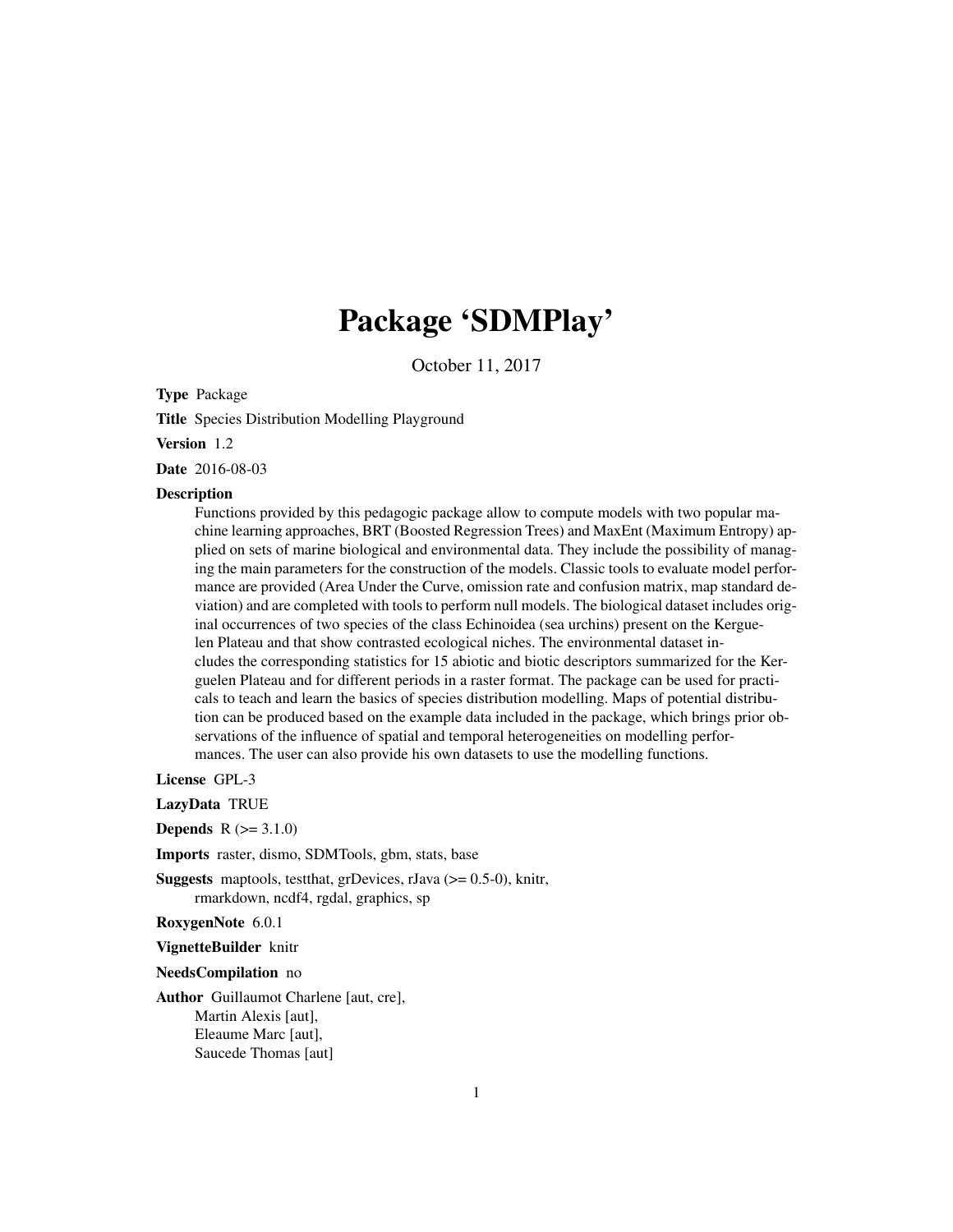<span id="page-1-0"></span>Maintainer Guillaumot Charlene <charleneguillaumot21@gmail.com>

Repository CRAN

Date/Publication 2017-10-11 10:26:50 UTC

# R topics documented:

brisaster.antarcticus *Records of* Brisaster antarcticus *echinoid presences on the Kerguelen Plateau*

#### Description

Dataset that contains the presence of the echinoid species *Brisaster antarcticus* reported on the Kerguelen Plateau (63/81W; -46/-56S) during the campaigns of the RV Marion Dufresne MD03 1974 & MD04 1975, POKER 2 (2010) campaigns and the program PROTEKER (2013, 2014, 2015).

*Brisaster antarcticus* (Doderlein 1906) is distributed from 3.5 to 75.6W and -53.35 to -45.95S in the Southern Ocean. The species is mainly found around Kerguelen and Crozet Islands. *Brisaster antarcticus* commonly lives from 100 to 600 meters depth.

It is a detrivorous species for which reproduction includes dispersal (David et al. 2005).

See Guillaumot et al. (submitted) for more details.

# Usage

data(brisaster.antarcticus)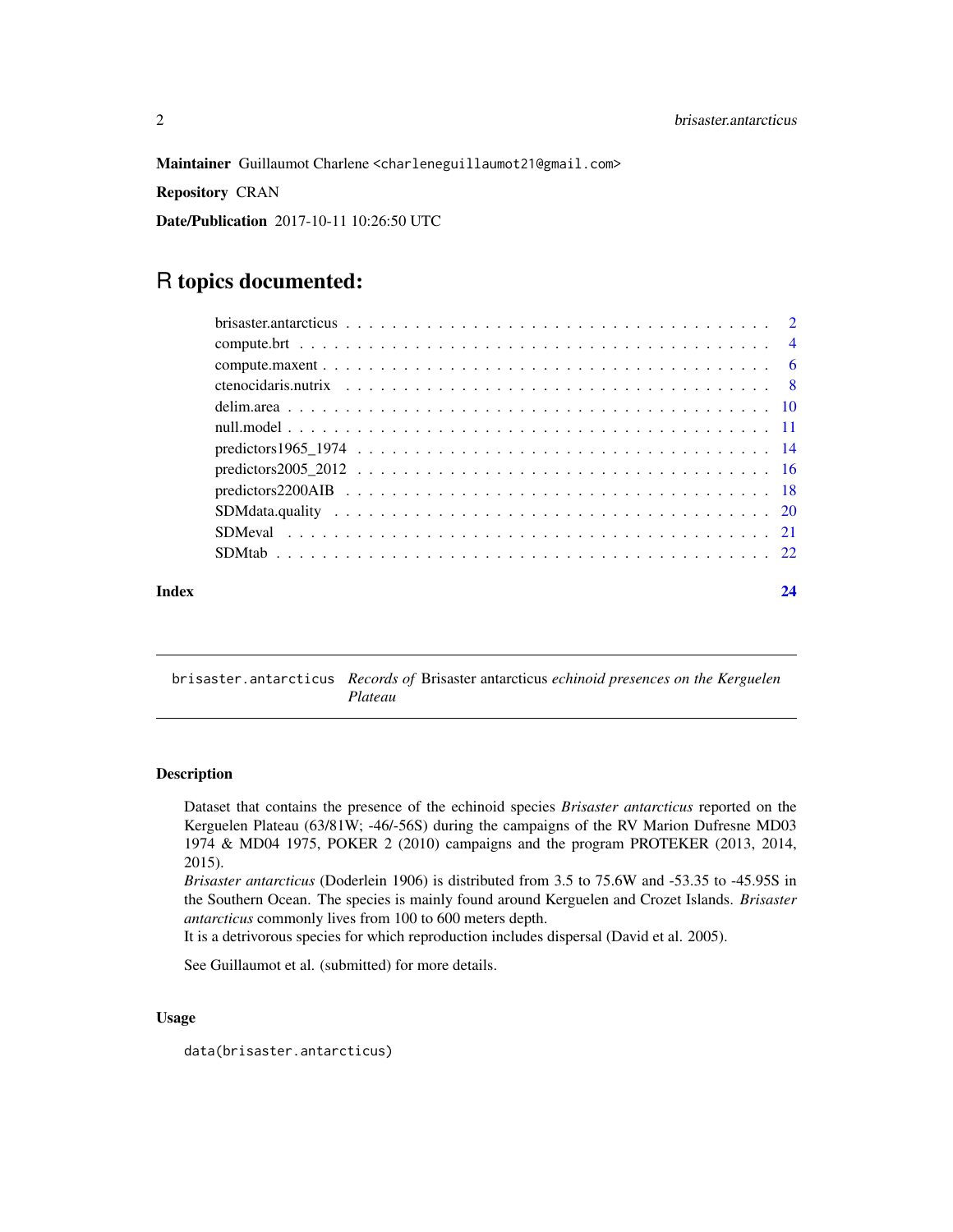# brisaster.antarcticus 3

# Format

A data frame containing 43 occurrences and 13 descriptive variables

• *id*

Occurrence number indicator

- *scientific.name* Species scientific name
- *scientific.name.authorship* Author of the species description
- *genus* Genus scientific name and its associated author
- *family* Family scientific name and its associated author
- *order.and.higher.taxonomic.range* Order scientific name and its associated author
- *decimal.Longitude* Longitude in decimal degrees
- *decimal.Latitude* Latitude in decimal degrees
- *depth* Depth in meters
- *campaign* Campaign origin of the data
- *reference* Campaign reference
- *vessel* Campaign vessel

### References

David B, Chone T, Mooi R, De Ridder C (2005) Antarctic Echinoidea. Synopses of the Antarctic Benthos 10.

Doderlein L (1906) Die Echinoiden der Deutschen Tiefsee-Expedition. Deutsche Tiefsee Expedition 1898-1899. 5: 63-290.

Guillaumot C, A Martin, S Fabri-Ruiz, M Eleaume & T Saucede. Echinoids of the Kerguelen Plateau: Occurrence data and environmental setting for past, present, and future species distribution modelling, Zookeys, Manuscript submitted for publication.

```
data(brisaster.antarcticus)
x <- brisaster.antarcticus
# plot of the occurrences:
# selecting the species according to the campaigns
```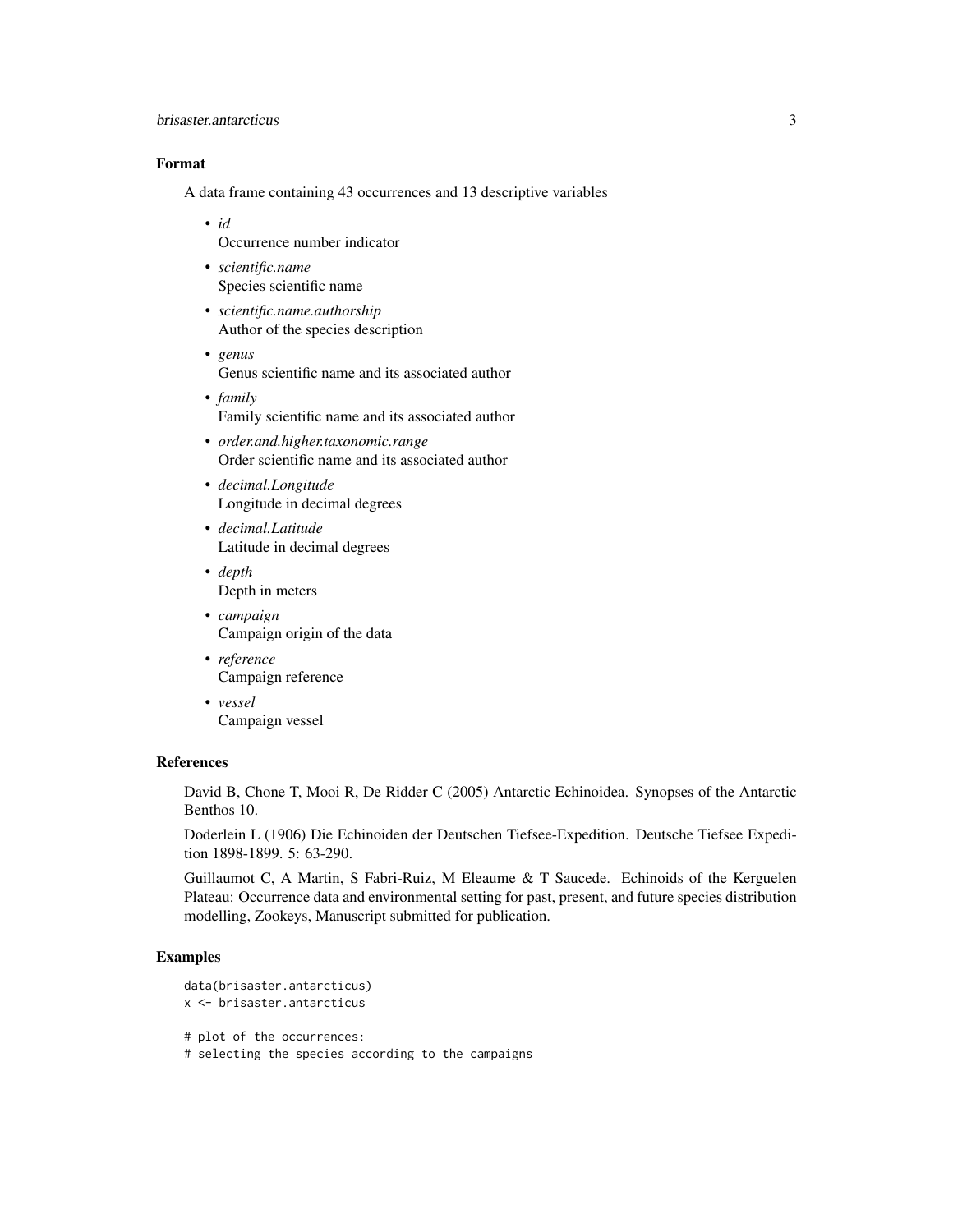```
brisaster7475 <- subset(x,x$year==1974 | x$year==1975)
brisaster20102015 <- subset(x,x$campaign=='POKER II'| x$campaign=='PROTEKER')
# drawing the background (depth)
library(grDevices)
blue.palette <- colorRampPalette(c('blue','deepskyblue','azure'))(100)
data('predictors1965_1974')
depth <- raster :: subset(predictors1965_1974, 1)
raster::plot(depth, col=blue.palette,main= "Brisaster antarcticus occurrences")
# adding the occurrence data to the background
points(brisaster7475[,c('decimal.Longitude','decimal.Latitude')],
      col='orange',pch=16)
points(brisaster20102015[,c('decimal.Longitude','decimal.Latitude')],
      col='darkgreen',pch=16)
legend('bottomleft',
       legend=c('Brisaster antarcticus 1974-1975','Brisaster antarcticus 2010-2015'),
       col= c('orange','darkgreen'), pch= c(15, 15),cex=0.9)
```
<span id="page-3-1"></span>compute.brt *Compute BRT (Boosted Regression Trees) model*

# Description

Compute species distribution models with Boosted Regression Trees

# Usage

```
compute.brt(x, proj.predictors, tc = 2, \text{lr} = 0.001, bf = 0.75,
           n.trees = 50, step.size = n.trees)
```
#### Arguments

| $\mathsf{x}$    | SDMtab object or dataframe that contains id, longitude, latitude and values of<br>environmental descriptors at corresponding locations |  |
|-----------------|----------------------------------------------------------------------------------------------------------------------------------------|--|
| proj.predictors |                                                                                                                                        |  |
|                 | RasterStack of environmental descriptors on which the model will be projected                                                          |  |
| tc              | Integer. Tree complexity. Sets the complexity of individual trees                                                                      |  |
| 1r              | Learning rate. Sets the weight applied to individual trees                                                                             |  |
| bf              | Bag fraction. Sets the proportion of observations used in selecting variables                                                          |  |
| n.trees         | Number of initial trees to fit. Set at 50 by default                                                                                   |  |
| step.size       | Number of trees to add at each cycle                                                                                                   |  |
|                 |                                                                                                                                        |  |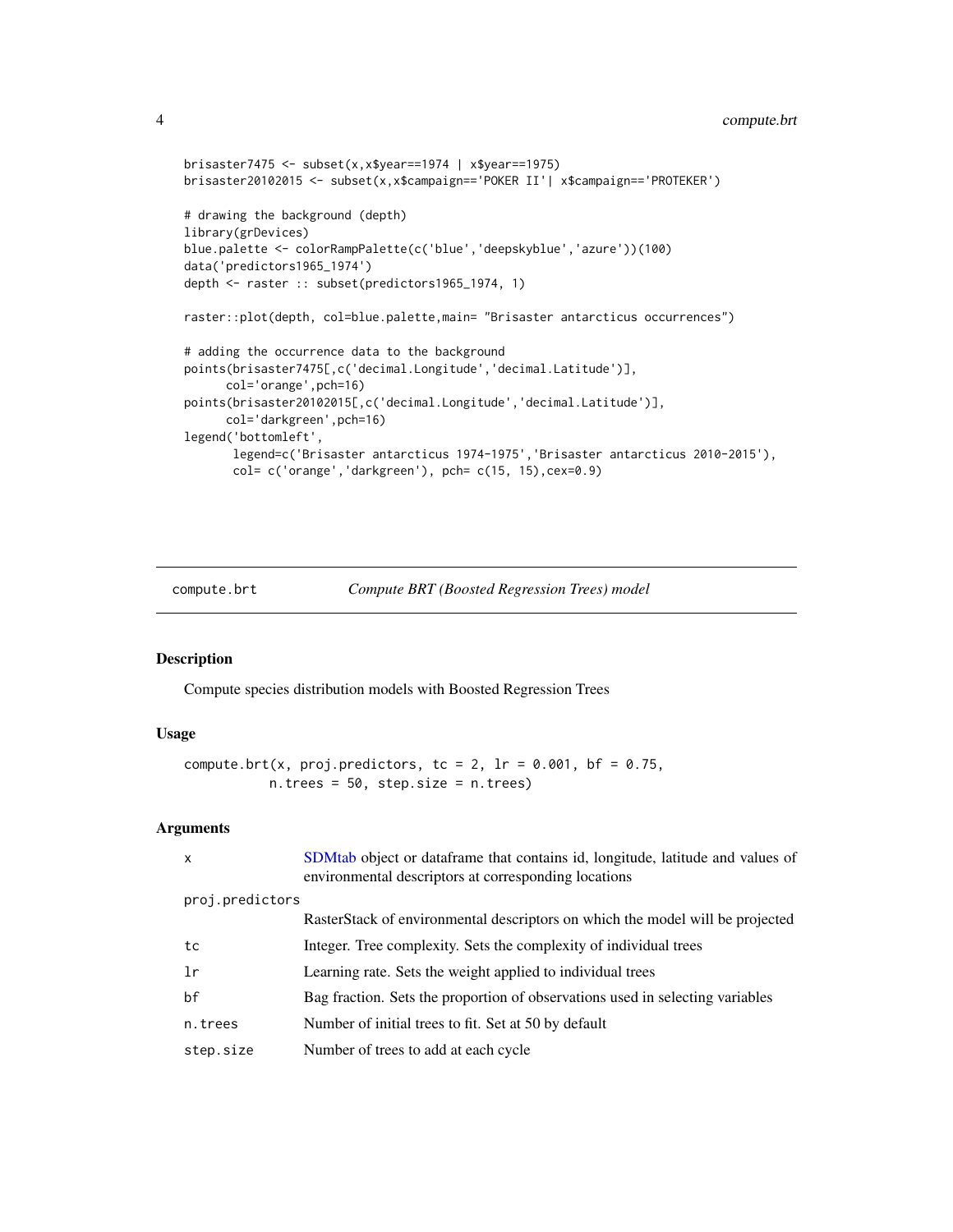# <span id="page-4-0"></span>compute.brt 5

#### Details

The function realizes a BRT model according to the [gbm.step](#page-0-0) function provided by Elith et al. (2008). See the publication for further information about setting decisions. The map produced provides species presence probability on the projected area.

#### Value

A list of 4

*model\$algorithm* "brt" string character

- *model\$data* x dataframe that was used to implement the model
- *model\$response* Parameters returned by the model object
- *model\$raster.prediction* Raster layer that predicts the potential species distribution

#### Note

See Barbet Massin et al. (2012) for information about background selection to implement BRT models

# References

Barbet Massin M, F Jiguet, C Albert & W Thuiller (2012) Selecting pseudo absences for species distribution models: how, where and how many? *Methods in Ecology and Evolution*, 3(2): 327-338.

Elith J, J Leathwick & T Hastie (2008) A working guide to boosted regression trees. *Journal of Animal Ecology*, 77(4): 802-813.

#### See Also

#### [gbm.step](#page-0-0)

```
## Not run:
#Download the presence data
data('ctenocidaris.nutrix')
occ <- ctenocidaris.nutrix
# select longitude and latitude coordinates among all the information
occ <- ctenocidaris.nutrix[,c('decimal.Longitude','decimal.Latitude')]
#Download an example of environmental predictors
#restricted on geographical extent and depth (-1500m)
envi <- raster::stack(system.file('extdata', 'pred.grd',package='SDMPlay'))
envi
#Open SDMtab matrix
x <- system.file(file='extdata/SDMdata1500.csv',package='SDMPlay')
SDMdata <- read.table(x,header=TRUE, sep=';')
#Run the model
model <- SDMPlay:::compute.brt (x=SDMdata, proj.predictors=envi,lr=0.0005)
```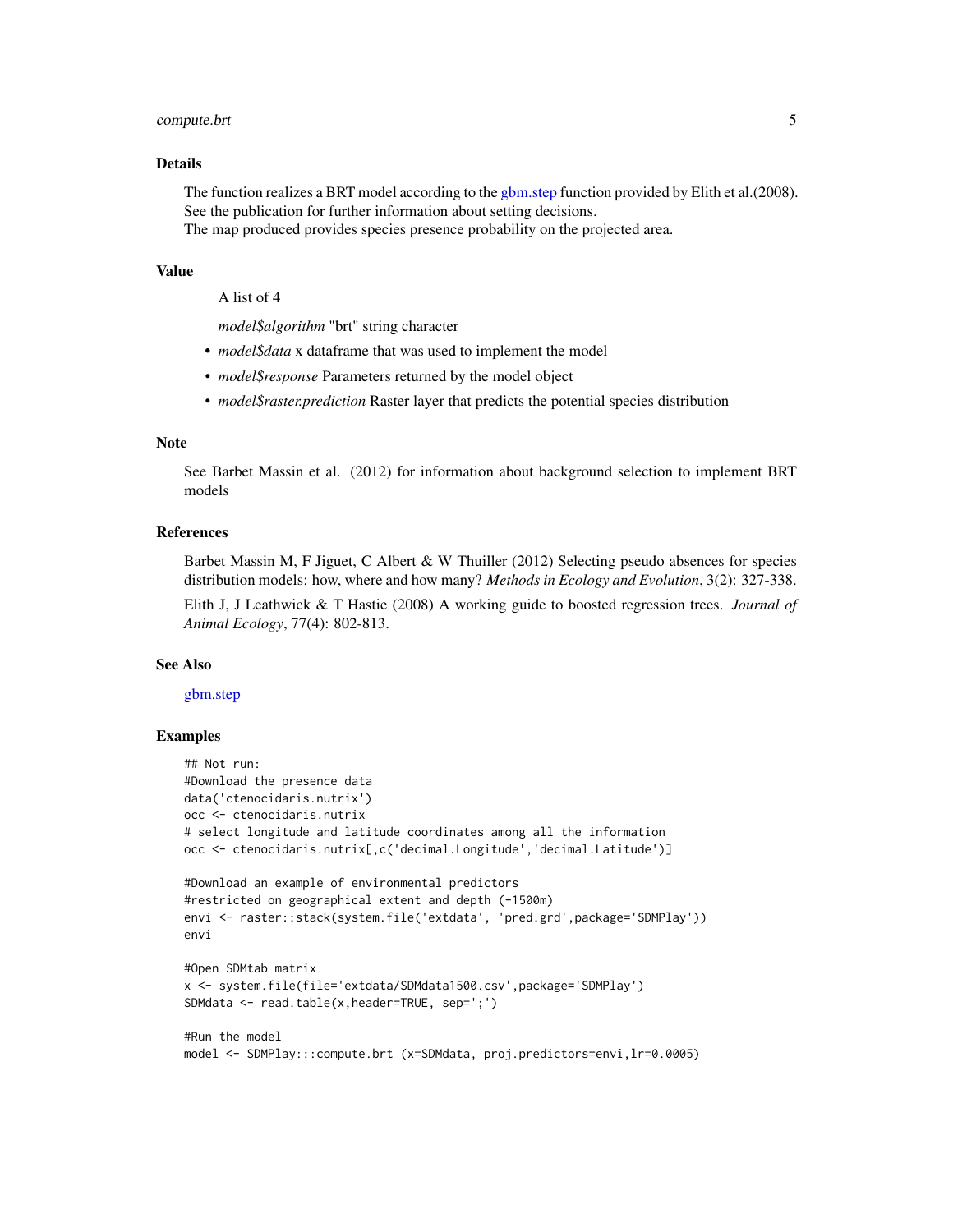```
#Plot the partial dependance plots
dismo::gbm.plot(model$response)
#Get the contribution of each variable for the model
model$response$contributions
#Get the interaction between variables
dismo::gbm.interactions(model$response)
#Plot the interactions
int <- dismo::gbm.interactions(model$response)
# choose the interaction to plot
dismo::gbm.perspec(model$response,int$rank.list[1,1],int$rank.list[1,3])
#Plot the map prediction
library(grDevices) # add nice colors
palet.col <- colorRampPalette(c('deepskyblue','green','yellow', 'red'))( 80 )
raster::plot(model$raster.prediction, col=palet.col)
#add data
points(occ, col='black',pch=16)
## End(Not run)
```
<span id="page-5-1"></span>compute.maxent *Compute MaxEnt model*

#### Description

Compute species distribution models with MaxEnt (Maximum Entropy)

#### Usage

```
compute.maxent(x, proj.predictors)
```
#### Arguments

x [SDMtab](#page-21-1) object or dataframe that contains id, longitude, latitude and values of environmental descriptors at corresponding locations.

```
proj.predictors
```
RasterStack of environmental descriptors on which the model will be projected

#### Details

MaxEnt species distribution model minimizes the relative entropy between environmental descriptors and presence data. Further information are provided in the references below.

compute.[maxent](#page-0-0) uses the functionalities of the maxent function. This function uses MaxEnt species distribution software, which is a java program that could be downloaded at [https://github.](https://github.com/charleneguillaumot/SDMPlay) [com/charleneguillaumot/SDMPlay](https://github.com/charleneguillaumot/SDMPlay). In order to run compute.maxent, put the 'maxent.jar' file downloaded at this address in the 'java' folder of the dismo package (path obtained with the system.file('java', package='dismo') command).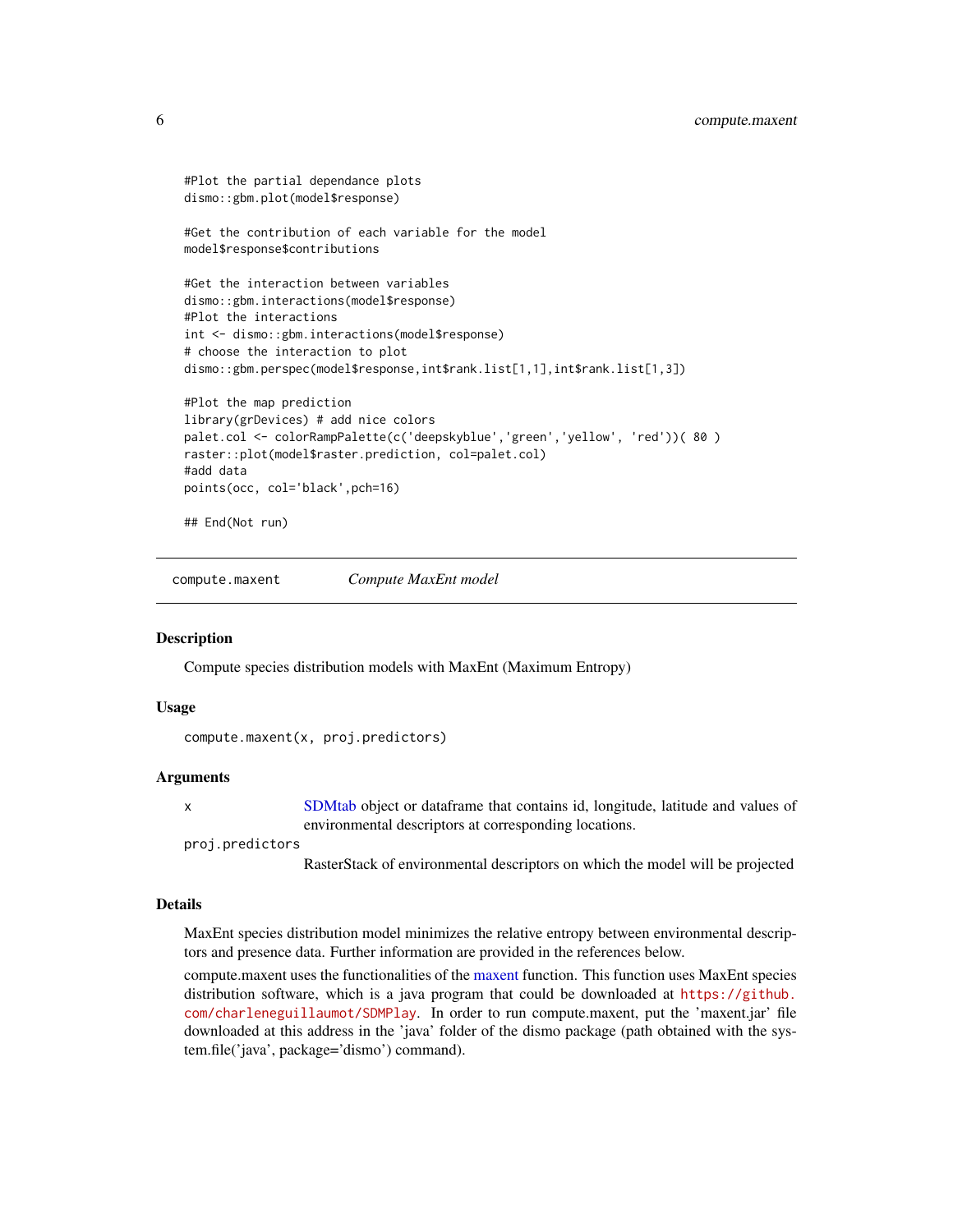#### <span id="page-6-0"></span>Value

A list of 4

*model\$algorithm* "maxent" string character

- *model\$data* x dataframe that was used to implement the model
- *model\$response* Parameters returned by the model object
- *model\$raster.prediction* Raster layer that predicts the potential species distribution

#### Note

To implement MaxEnt models, Phillips & Dudik (2008) advice a large number of background data. You can also find further information about background selection in Barbet Massin et al. (2012).

# References

Barbet Massin M, F Jiguet, C Albert & W Thuiller (2012) Selecting pseudo absences for species distribution models: how, where and how many? *Methods in Ecology and Evolution*, 3(2): 327-338.

Elith J, S Phillips, T Hastie, M Dudik, Y Chee & C Yates (2011) A statistical explanation of MaxEnt for ecologists. *Diversity and Distributions* 17:43-57. [http://dx.doi.org/10.1111/j.](http://dx.doi.org/10.1111/j.1472-4642.2010.00725.x) [1472-4642.2010.00725.x](http://dx.doi.org/10.1111/j.1472-4642.2010.00725.x)

Phillips S, M Dudik & R Schapire (2004) A maximum entropy approach to species distribution modeling. *Proceedings of the Twenty-First International Conference on Machine Learning* : 655- 662

Phillips S, R Anderson & R Schapire (2006) Maximum entropy modeling of species geographic distributions. *Ecological Modelling* 190:231-259.

Phillips S and M Dudik (2008) Modeling of species distributions with MaxEnt: new extensions and a comprehensive evaluation. *Ecography* 31(2): 161-175.

#### See Also

[maxent](#page-0-0) [.jpackage:](#page-0-0) initialize dismo for Java

```
#Download the presence data
data('ctenocidaris.nutrix')
occ <- ctenocidaris.nutrix
# select longitude and latitude coordinates among all the information
occ <- ctenocidaris.nutrix[,c('decimal.Longitude','decimal.Latitude')]
```

```
#Download an example of environmental predictors
#restricted on geographical extent and depth (-1500m)
envi <- raster::stack(system.file('extdata', 'pred.grd',package='SDMPlay'))
envi
```

```
#Open SDMtab matrix
x <- system.file(file='extdata/SDMdata1500.csv',package='SDMPlay')
SDMdata <- read.table(x,header=TRUE, sep=';')
```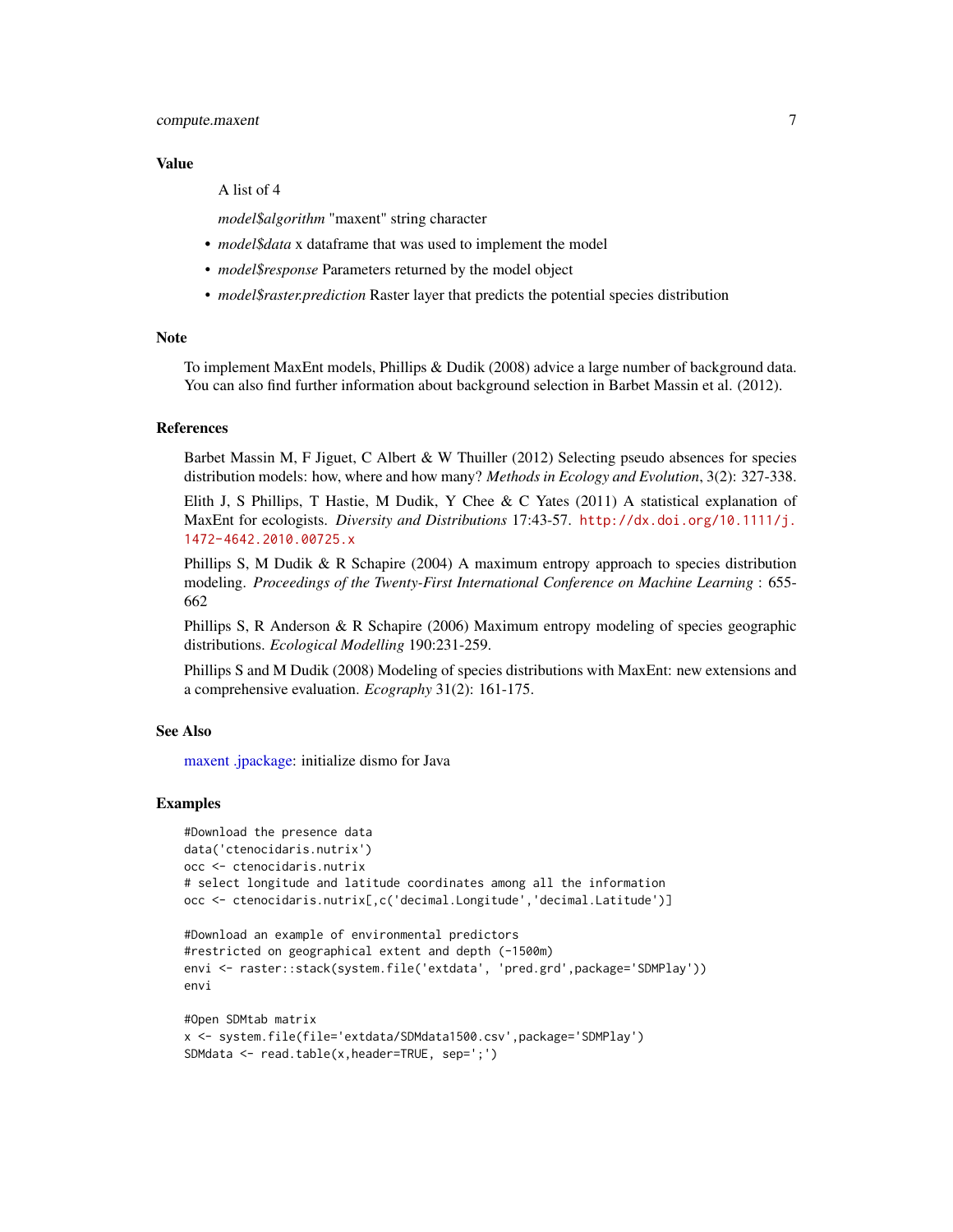```
#only run if the maxent.jar file is available, in the right folder
jar <- paste(system.file(package="dismo"), "/java/maxent.jar", sep='')
# checking if maxent can be run (normally not part of your script)
if (file.exists(jar) & require(rJava)) {
# Run the model
model <- SDMPlay:::compute.maxent(x=SDMdata , proj.predictors=envi)
# Plot the map prediction
library(grDevices) # add nice colors
palet.col <- colorRampPalette(c('deepskyblue','green','yellow','red'))(80)
#'raster::plot(model$raster.prediction, col=palet.col)
# add data
points(occ, col='black',pch=16)
# Get the partial dependance curves
dismo::response(model$response)
# Get the percentage of contribution of each variable to the model
#plot(model$response)
# Get all the information provided by the model on a html document
model$response
}
```
ctenocidaris.nutrix *Records of* Ctenocidaris nutrix *echinoid presences on the Kerguelen Plateau*

# Description

Dataset that contains the presence of the echinoid species *Ctenocidaris nutrix* reported on the Kerguelen Plateau (63/81W; -46/-56S) during the campaigns of the RV Marion Dufresne MD03 1974 & MD04 1975, POKER 2 (2010) campaigns and the program PROTEKER (2013, 2014, 2015). *Ctenocidaris nutrix* (Thomson 1876) is a broad range species, distributed from -70.5W to 143.7E and -76.13 to -47.18S in the Southern Ocean. The species is mainly found around the Kerguelen Plateau, near Weddel Sea and Scotia Ridge. The species is known from littoral waters down to 800m. It is a carnivorous and direct developer species that breeds its youngs (David et al. 2005). *Ctenocidaris nutrix* is considered as an indicator species of Vulnerable Marine Ecosystems (VME) by the CCAMLR.

See Guillaumot et al. (submitted) for more details

# Usage

data(ctenocidaris.nutrix)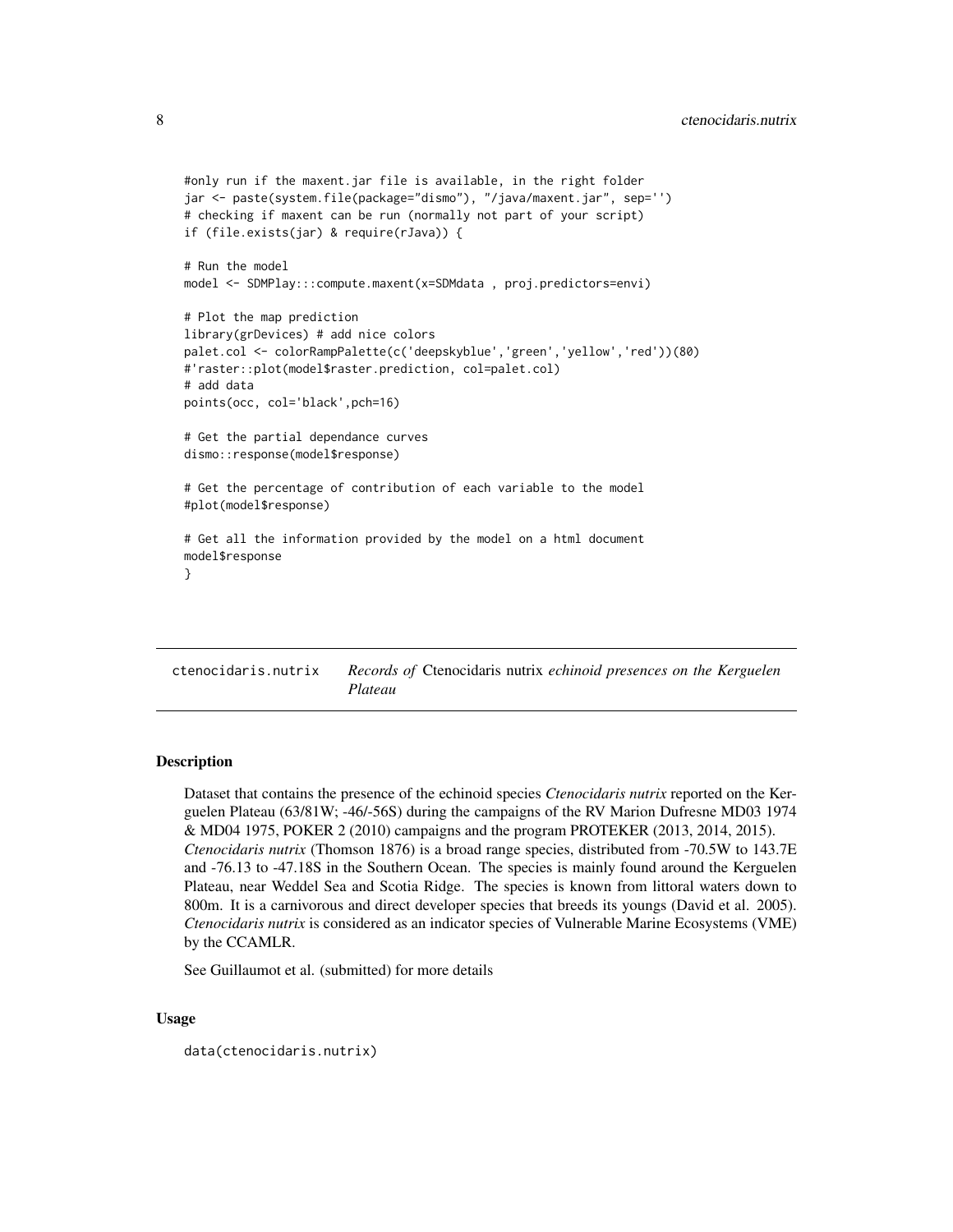# ctenocidaris.nutrix 9

# Format

A data frame containing 125 occurrences and 13 descriptive variables

• *id*

Occurrence number indicator

- *scientific.name* Species scientific name
- *scientific.name.authorship* Author of the species description
- *genus* Genus scientific name and its associated author
- *family* Family scientific name and its associated author
- *order.and.higher.taxonomic.range* Order scientific name and its associated author
- *decimal.Longitude* Longitude in decimal degrees
- *decimal.Latitude* Latitude in decimal degrees
- *depth* Depth in meters
- *campaign* Campaign origin of the data
- *reference* Campaign reference
- *vessel* Campaign vessel

### References

David B, Chone T, Mooi R, De Ridder C (2005) Antarctic Echinoidea. Synopses of the Antarctic Benthos 10.

Guillaumot C, A Martin, S Fabri-Ruiz, M Eleaume & T Saucede. Echinoids of the Kerguelen Plateau: Occurrence data and environmental setting for past, present, and future species distribution modelling, Zookeys, Manuscript submitted for publication.

Thomson CW (1876) Notice of some peculiarities in the mode of propagation of certain echinoderms of the southern seas. J. Linn. Soc. London 13: 55-79.

```
data(ctenocidaris.nutrix)
x <- ctenocidaris.nutrix
# plot of the occurrences:
# selecting the species according to the campaigns
ctenocidaris7475 <- base::subset(x,x$year==1974 | x$year==1975)
```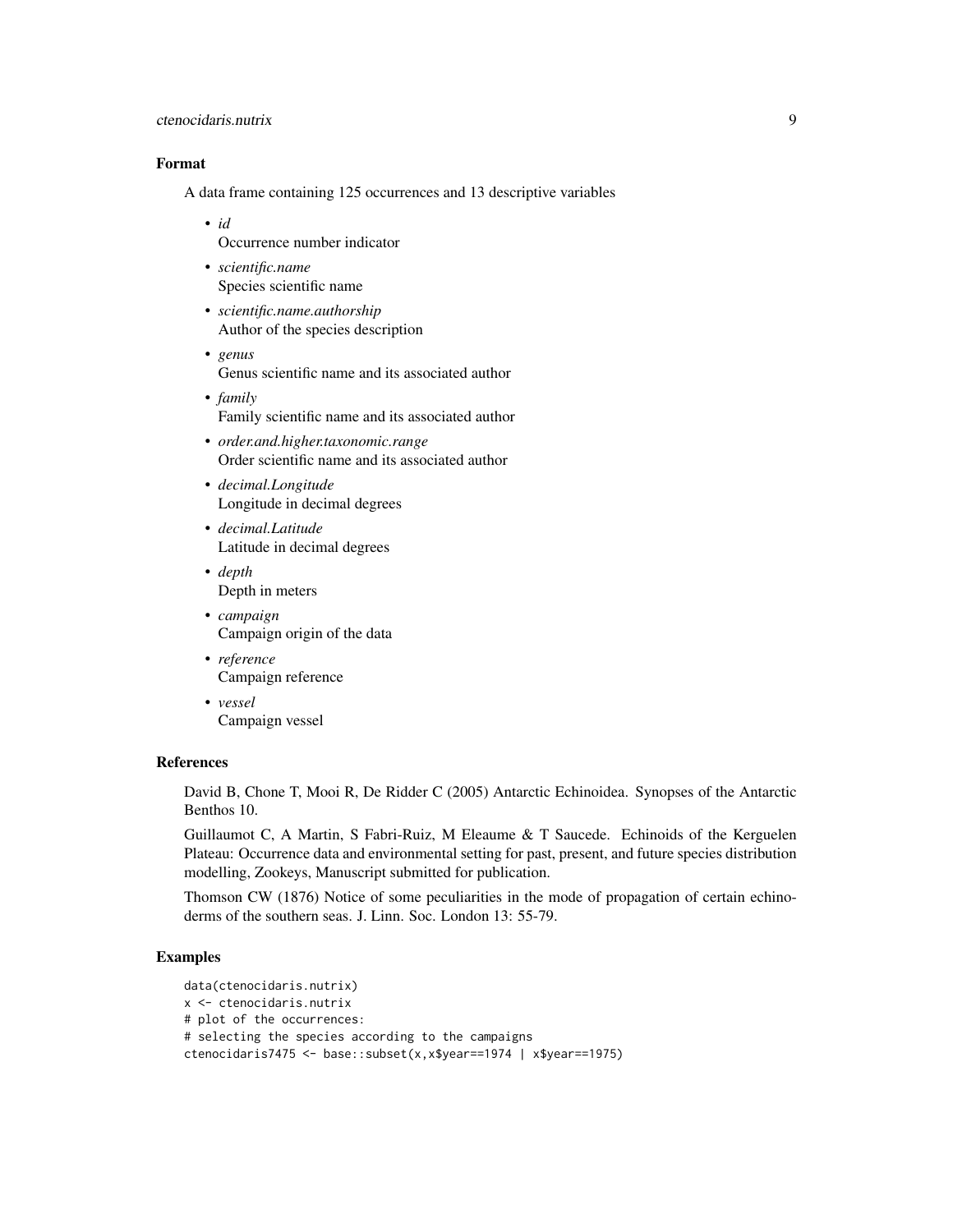```
ctenocidaris20102015 <- base::subset(x,x$campaign=='POKER II' | x$campaign=='PROTEKER')
# drawing the background (depth)
library(grDevices)
blue.palette <- colorRampPalette(c('blue','deepskyblue','azure'))(100)
data('predictors1965_1974')
depth <- raster :: subset(predictors1965_1974, 1)
raster::plot(depth, col=blue.palette,main= "Ctenocidaris nutrix occurrences")
# adding the occurrences data to the background
points(ctenocidaris7475[,c('decimal.Longitude','decimal.Latitude')],
      col='orange',pch=16)
points(ctenocidaris20102015[,c('decimal.Longitude','decimal.Latitude')],
     col='darkgreen',pch=16)
legend('bottomleft',
      legend=c('Ctenocidaris nutrix 1974-1975','Ctenocidaris nutrix 2010-2015'),
      col= c('orange','darkgreen'), pch= c(15, 15),cex=0.9)
```
<span id="page-9-1"></span>delim.area *RasterStack preparation for modelling*

#### Description

Delimit the RasterStack of environmental descriptors at a precise extent (latitude, longitude, maximum depth...) before computing species distribution modelling

#### Usage

```
delim.area(predictors, longmin, longmax, latmin, latmax, interval=NULL,
          crslayer = raster::crs(predictors))
```
#### Arguments

| predictors | RasterStack object that contains the environmental predictors used for species<br>distribution models                                                                                |
|------------|--------------------------------------------------------------------------------------------------------------------------------------------------------------------------------------|
| longmin    | Expected minimum longitude of the RasterStack                                                                                                                                        |
| longmax    | Expected maximum longitude of the RasterStack                                                                                                                                        |
| latmin     | Expected minimum latitude of the RasterStack                                                                                                                                         |
| latmax     | Expected maximum latitude of the RasterStack                                                                                                                                         |
| interval   | Vector of 2. Minimum and maximum values outside of which the pixel values<br>of the RasterStack first layer will be assigned to NA values. Set as NULL by<br>default (no treatment). |
| crslayer   | CRS object or character string describing a projection and datum. The crs of the<br>original RasterStack is set by default                                                           |

<span id="page-9-0"></span>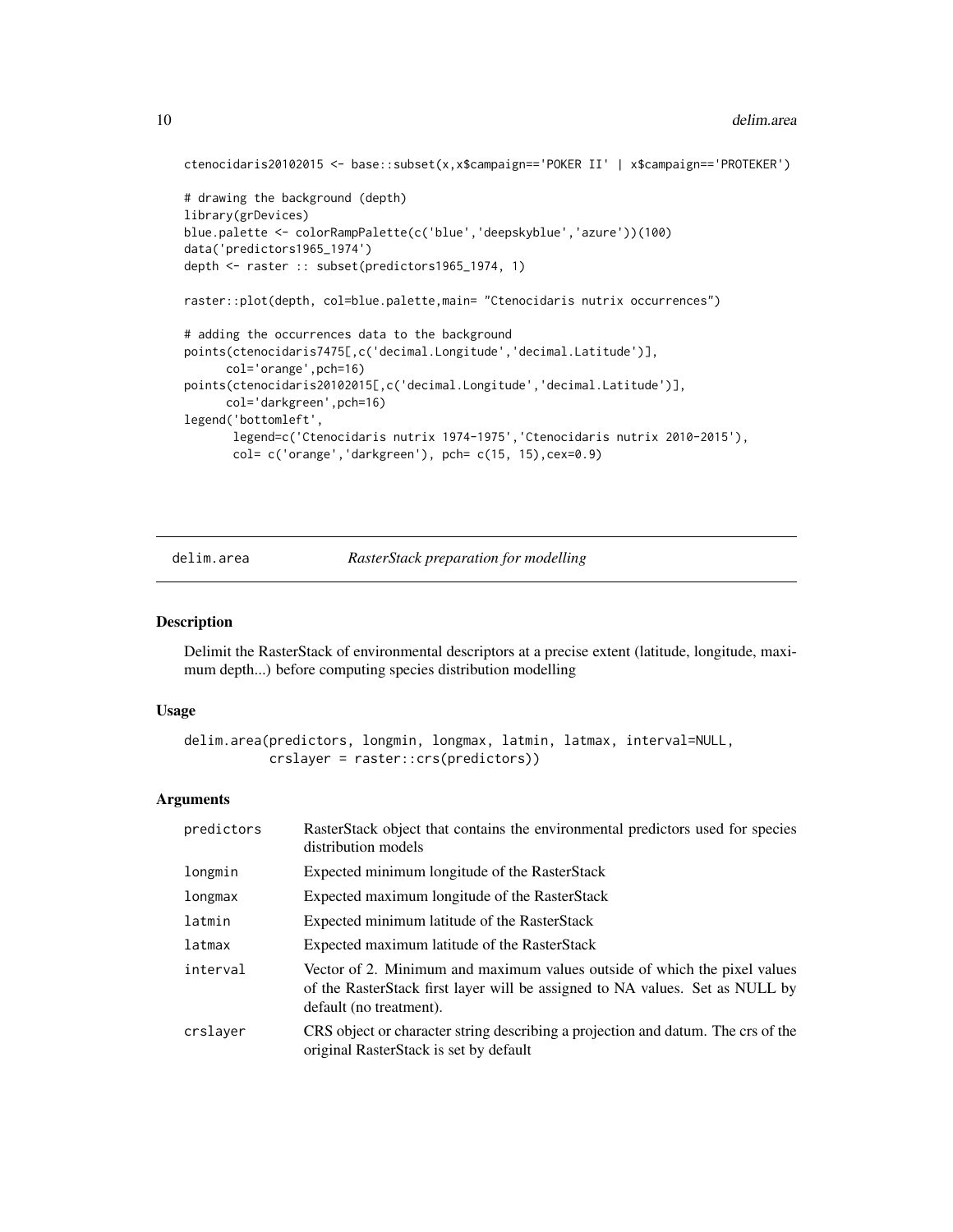#### <span id="page-10-0"></span>null.model 11

# Details

*interval* enable the user to delimit the RasterStack according to an interval of values applied on the first layer of the RasterStack. It is often applied on depth in SDM studies.

Missing values contained in the provided RasterStack must be set up as NA values.

#### Value

RasterLayer object

#### See Also

[stack,](#page-0-0) [raster,](#page-0-0) [origin,](#page-0-0) [extent](#page-0-0)

#### Examples

```
data('predictors2005_2012')
envi <- predictors2005_2012
r <- SDMPlay:::delim.area(predictors = envi,
longmin = 70, longmax = 75, latmin = -50, latmax = -40, interval = c(0, -1000)r
library(grDevices) # plot the result with nice colors
```

```
palet.col <- colorRampPalette(c('deepskyblue','green','yellow', 'red'))(80)
raster::plot(r, col=palet.col)
```

```
null.model Compute null model
```
# Description

Compute null model. Null models are useful tools to enhance a priori due to occurrence spatial structuration in species distribution predictions (e.g. non homogeneous sampling).

Null model 'type 1' performs a model by randomly sampling data in a matrix that provides the visited longitudes and latitudes. Model null type #1 highlights extra information about prior influences of sampling effort on models.

Null model type #2 samples data in the entire study area, and reflects what should be predicted if occurrences were randomly distributed in the area.

Null models are a compilation of *nb.rep* models. Species distribution models can be compared to density distribution of the null model outputs in order to estimate signification rates.

#### Usage

```
null.model(predictors, xy = NULL, type = c(1, 2), algorithm = c("brt", "maxent"), nb,
         unique.data = T, same = T, background.nb = nb, nb.rep = 10, tc = 2,
         lr = 0.001, bf = 0.75, n.trees = 50, step.size = n.trees)
```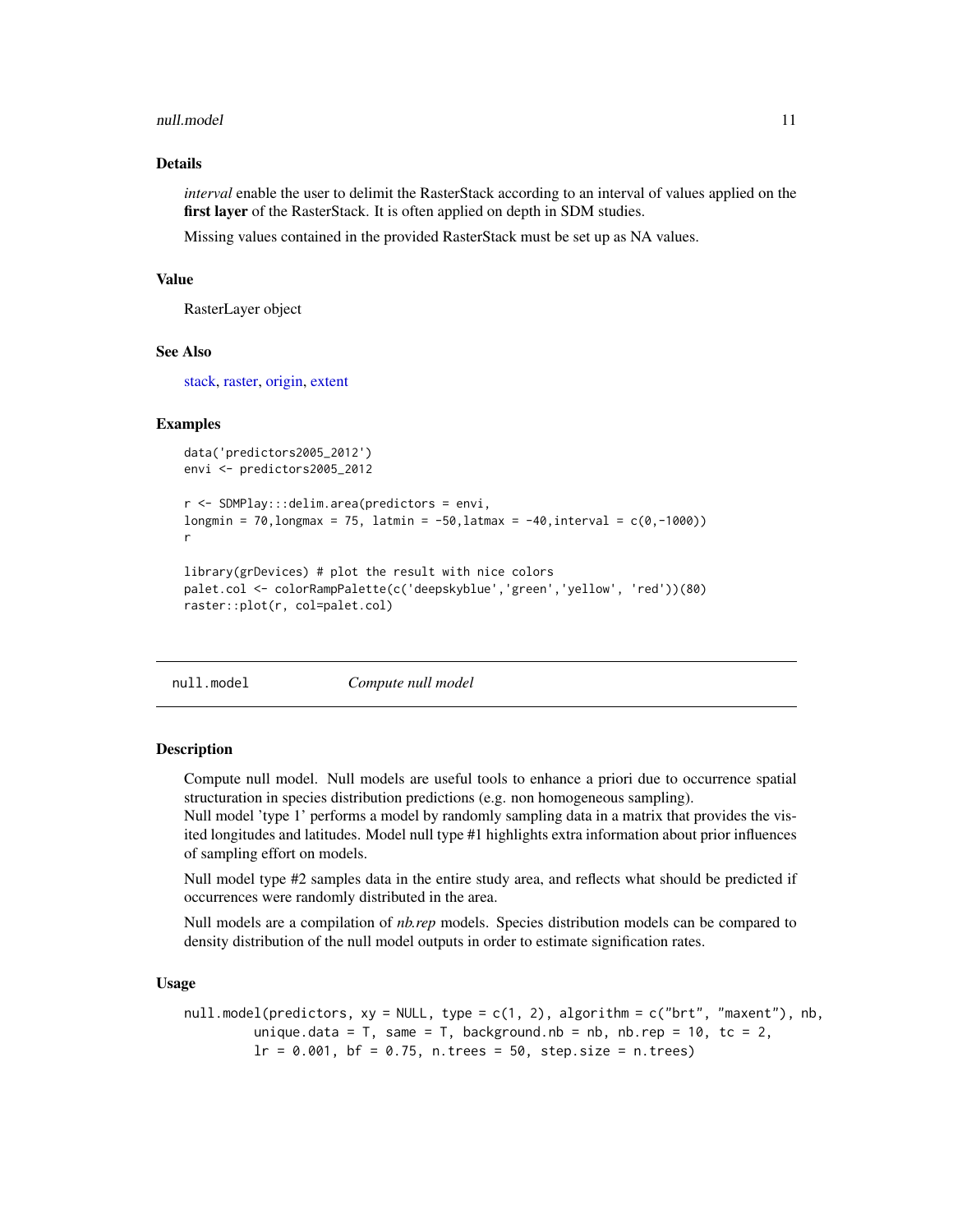# <span id="page-11-0"></span>Arguments

| predictors    | Rasterstack object that contains the predictors that will be used for species dis-<br>tribution models                                          |
|---------------|-------------------------------------------------------------------------------------------------------------------------------------------------|
| xy            | Dataframe that contains the longitude and latitude of the visited pixels. Infor-<br>mation required to perform type 1 null model. Default= NULL |
| type          | Null model type to perform. type=1 to perform a null model based on visited<br>areas, type=2 to predict random model                            |
| algorithm     | Algorithm to compute the null model. 'brt' or 'maxent'                                                                                          |
| nb            | Number of points to randomly sample (among the matrix of visited pixels for<br>'type=1' model or in the entire geographic space for 'type=2')   |
| unique.data   | If TRUE (default), pixel duplicates contained in 'xy' are removed                                                                               |
| same          | If TRUE (default), the number of background data sampled in the area will be<br>$^{\prime}$ nb $^{\prime}$                                      |
| background.nb | Number of background data to sample. If this argument is filled, 'same' is set<br>FALSE.                                                        |
| nb.rep        | Null models number of replicates. See compute.brt                                                                                               |
| tc            | BRT parameter. Integer. Tree complexity. Sets the complexity of individual<br>trees. See compute.brt                                            |
| lr            | BRT parameter. Learning rate. Sets the weight applied to individual trees. See<br>compute.brt                                                   |
|               |                                                                                                                                                 |
| bf            | BRT parameter. Bag fraction. Sets the proportion of observations used in select-<br>ing variables. See compute.brt                              |
| n.trees       | BRT parameter. Number of initial trees to fit. Set at 50 by default. See com-<br>pute.brt                                                       |

# Details

Data are sampled without replacement. Each time the model is runned, new data (presence-like and background data) are sampled

#### Value

List of 6

- *\$inputs* Remembers the arguments used to implement null.model function
- *\$eval* Evaluation parameters of each model that compose the null model. See [SDMeval](#page-20-1) for further information
- *\$eval.null* Evaluation of the mean null model. See [SDMeval](#page-20-1) for further information
- *\$pred.stack* RasterStack of all the models produced to build the null model
- *\$pred.mean* Raster layer. Null model prediction. Mean of the \$pred.stack RasterStack
- *\$correlation* Spearman rank test value between the different maps produced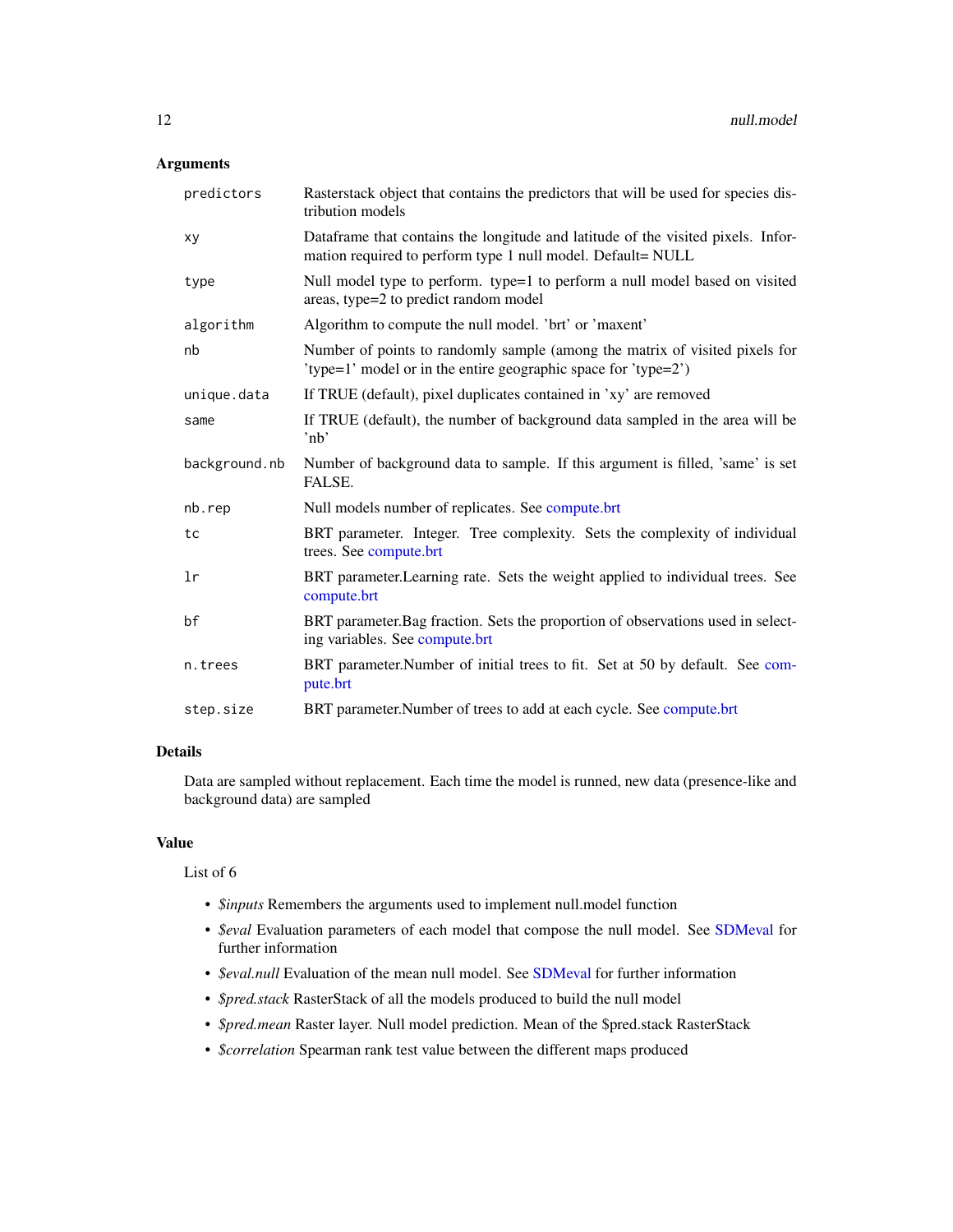#### <span id="page-12-0"></span>null.model and the contract of the contract of the contract of the contract of the contract of the contract of the contract of the contract of the contract of the contract of the contract of the contract of the contract of

#### **Note**

Increasing the number of replications will enhance model null relevance (we advice nb.rep=100 for minimum). Please note that processing may take few minutes to hours.

If you want to build a MaxEnt model, [compute.maxent](#page-5-1) uses the functionalities of the [maxent](#page-0-0) function. This function uses MaxEnt species distribution software, which is a java program that could be downloaded at <https://github.com/charleneguillaumot/SDMPlay>. In order to run compute.maxent, put the 'maxent.jar' file downloaded at this adress in the 'java' folder of the dismo package (path obtained with the system.file('java', package='dismo') command). MaxEnt 3.3.3b version or higher is required.

#### See Also

[nicheOverlap:](#page-0-0) compare prediction maps [.jpackage:](#page-0-0) initialize dismo for Java

#### Examples

```
## Not run:
library(dismo)
#Download the environmental predictors restricted on geographical extent and depth (-1500m)
envi <-raster::stack(system.file('extdata', 'pred.grd',package='SDMPlay'))
# Realize a null model type #2 with BRT
#--------------------------------------
# NB: the following arguments chosen for the example are not relevant,
# in the scope to minimize running time
modelN2 <- SDMPlay:::null.model(xy=NULL,predictors=envi,type=2,algorithm='brt',
                     nb=300,unique.data=TRUE, same=TRUE, nb.rep=2,lr=0.005)
# Look at the inputs used to implement the model
modelN2$input
# Get the evaluation of the models produced
modelN2$eval
# Get the evaluation of the mean of all these produced models (i.e. evaluation
# of the null model )
modelN2$eval.null
# Get the values of Spearman correlations between the all the prediction maps produced
modelN2$correlation
# Plot the mean null model map with nice colors
library(grDevices)
palet.col <- colorRampPalette(c('deepskyblue','green','yellow', 'red'))(80)
raster::plot(modelN2$pred.mean, col=palet.col)
```
## End(Not run)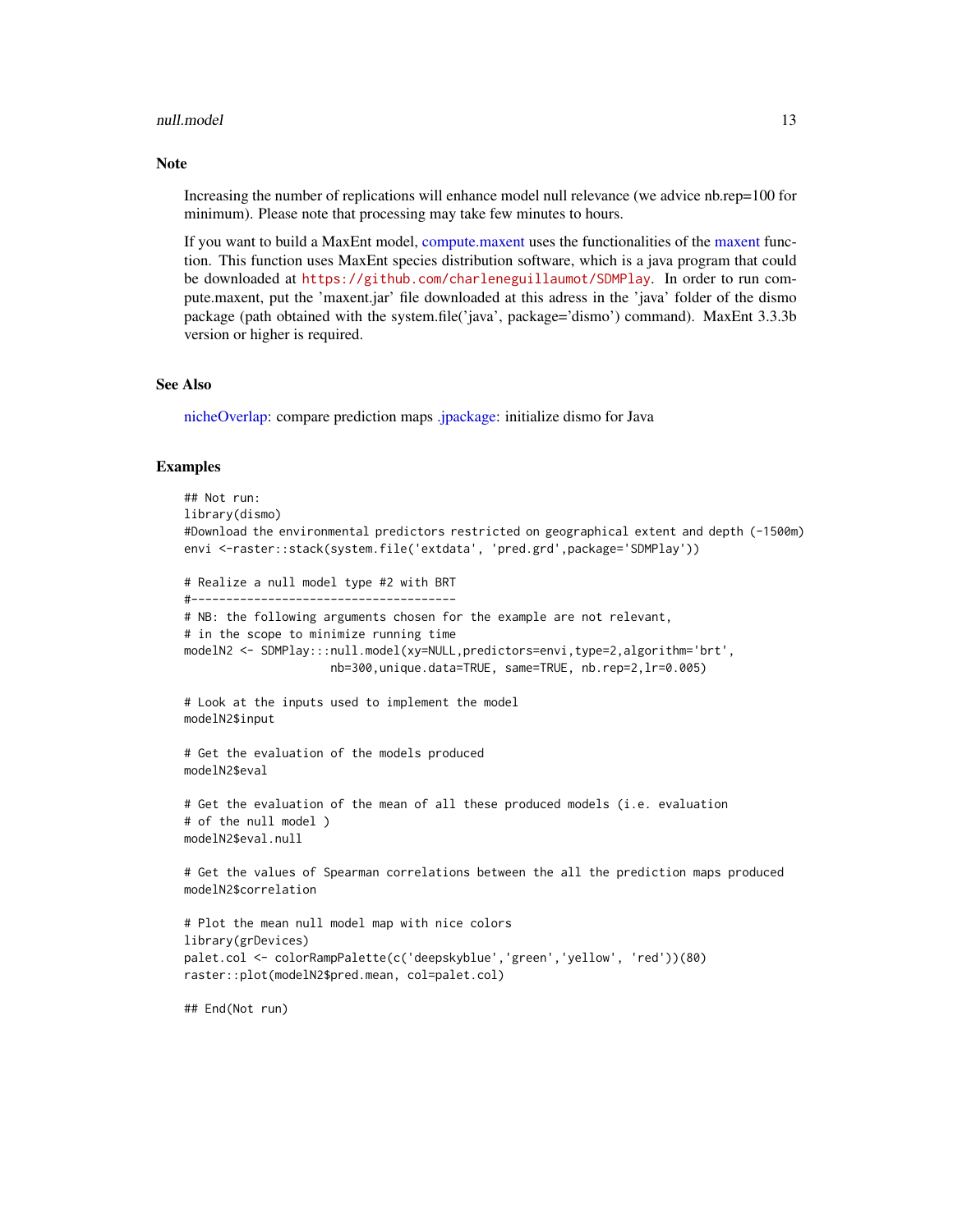<span id="page-13-0"></span>predictors1965\_1974 *Environmental descriptors for 1965-1974 on the Kerguelen Plateau*

#### Description

RasterStack that compiles 15 environmental descriptors on the Kerguelen Plateau (63/81W; -46/- 56S). See Guillaumot et al. (2016) for more information

#### Usage

```
data(predictors1965_1974)
```
# Format

RasterStack of 15 environmental descriptors. Grid: nrow= 100, ncol= 179, ncells= 17900 pixels. Spatial resolution: 0.1. Spatial extent: 63/81W; -46/-56S. Crs : +proj=longlat +datum=WGS84 +no\_defs +ellps=WGS84 +towgs84=0,0,0. Origin=0

• depth

Bathymetric grid around the Kerguelen Plateau Unit=meter. Reference=Guillaumot et al. (2016), derived from Smith & Sandwell (1997) [http://topex.ucsd.edu/WWW\\_html/mar\\_topo.html](http://topex.ucsd.edu/WWW_html/mar_topo.html)

• seasurface\_temperature\_mean\_1965\_1974 Mean sea surface temperature over 1965-1974 Unit=Celsius degrees. Reference= World Ocean Circulation Experiment 2013 <https://www.nodc.noaa.gov/OC5/woa13/woa13data.html>

```
• seasurface_temperature_amplitude_1965_1974
  Amplitude between mean summer and mean winter sea surface temperature over 1965-1974
  Unit=Celsius degrees. Reference= World Ocean Circulation Experiment 2013
  https://www.nodc.noaa.gov/OC5/woa13/woa13data.html
```
- seafloor\_temperature\_mean\_1965\_1974 Mean seafloor temperature over 1965-1974 Unit=Celsius degrees. Reference=Guillaumot et al. (2016), derived from World Ocean Circulation Experiment 2013 sea surface temperature layers <https://www.nodc.noaa.gov/OC5/woa13/woa13data.html>
- seafloor\_temperature\_amplitude\_1965\_1974 Amplitude between mean summer and mean winter seafloor temperature over 1965-1974 Unit=Celsius degrees. Reference=Guillaumot et al. (2016), derived from World Ocean Circulation Experiment 2013 sea surface temperature layers <https://www.nodc.noaa.gov/OC5/woa13/woa13data.html>
- seasurface salinity mean 1965 1974 Mean sea surface salinity over 1965-1974 Unit=PSS. Reference= World Ocean Circulation Experiment 2013 <https://www.nodc.noaa.gov/OC5/woa13/woa13data.html>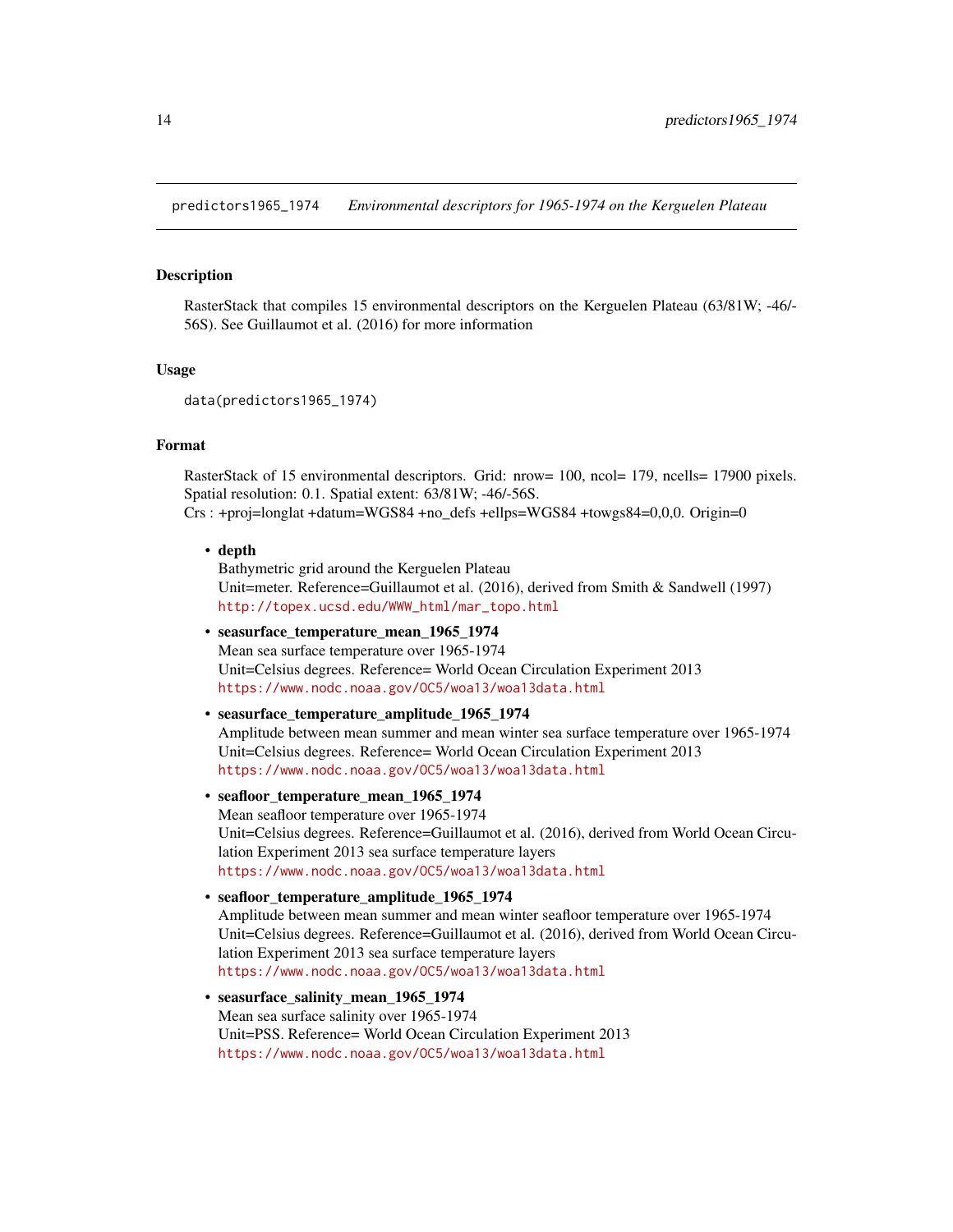• seasurface\_salinity\_amplitude\_1965\_1974

Amplitude between mean summer and mean winter sea surface salinity over 1965-1974 Unit=PSS. Reference= World Ocean Circulation Experiment 2013 <https://www.nodc.noaa.gov/OC5/woa13/woa13data.html>

#### • seafloor\_salinity\_mean\_1965\_1974

Mean seafloor salinity over 1965-1974 Unit=PSS. Reference= Guillaumot et al. (2016), derived from World Ocean Circulation Experiment 2013 sea surface salinity layers <https://www.nodc.noaa.gov/OC5/woa13/woa13data.html>

#### • seafloor salinity amplitude 1965 1974

Amplitude between mean summer and mean winter seafloor salinity over 1965-1974 Unit=PSS. Reference= Guillaumot et al. (2016,submitted), derived from World Ocean Circulation Experiment 2013 sea surface salinity layers <https://www.nodc.noaa.gov/OC5/woa13/woa13data.html>

#### • chlorophyla\_summer\_mean\_2002\_2009

Surface chlorophyll a concentration. Summer mean over 2002-2009 Unit=mg/m3.Reference=MODIS AQUA (NASA) 2010 <https://oceandata.sci.gsfc.nasa.gov/>

# • geomorphology

Geomorphologic features Unit= 27 categories. Reference= ATLAS ETOPO2 2014 (Douglass et al. 2014)

- sediments Sediment features Unit= 14 categories. Reference= McCoy (1991), updated by Griffiths 2014 (unpublished)
- slope

Bathymetric slope Unitless. Reference= Smith & Sandwell (1997)

# • seafloor\_oxygen\_mean\_1955\_2012

Mean seafloor oxygen concentration over 1955-2012 Unit=mL/L. Reference= Guillaumot et al. (2016), derived from World Ocean Circulation Experiment 2013 sea surface oxygen concentration layers <https://www.nodc.noaa.gov/OC5/woa13/woa13data.html>

• roughness

Rugosity index (difference between minimal and maximal depth values of the 8 neighbourpixels)

Unit= meters. Reference=Guillaumot et al.(2016), derived from bathymetric layer

#### References

Douglass L, Turner J, Grantham HS, Kaiser S, Constable A, Nicoll R, Raymond B, Post A, Brandt A, Beaver D (2014) A hierarchical classification of benthic biodiversity and assessment of protected areas in the Southern Ocean. PloS one 9(7): e100551. doi: 10.1371/journal.pone.0100551.

Guillaumot, C., Martin , A., Fabri-Ruiz, S., Eleaume, M. and Saucede, T. (2016) Environmental parameters (1955-2012) for echinoids distribution modelling on the Kerguelen Plateau. Australian Antarctic Data Centre - doi:10.4225/15/578ED5A08050F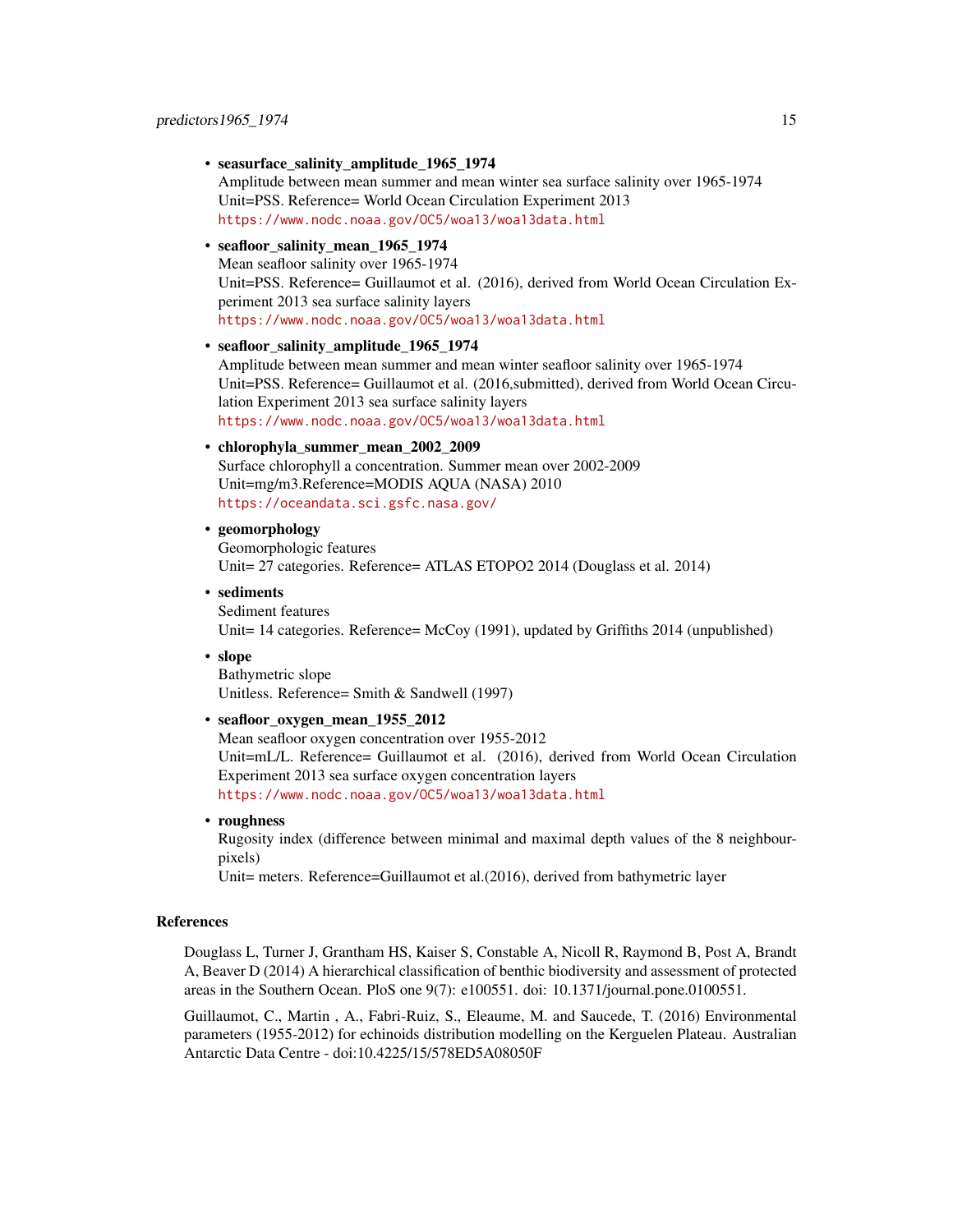McCoy FW (1991) Southern Ocean sediments: circum-Antarctic to 30S. Marine Geological and Geophysical Atlas of the circum-Antarctic to 30S. (ed. by D.E. Hayes). Antarctic Research Series.

Smith W, Sandwell D (1997) Global seafloor topography from satellite altimetry and ship depth soundings. Science 277(5334): 1957-1962. doi: 10.1126/science.277.5334.1956.

# Examples

```
data(predictors1965_1974)
raster::plot(predictors1965_1974)
```
predictors2005\_2012 *Environmental descriptors for 2005-2012 on the Kerguelen Plateau*

#### **Description**

RasterStack that compiles 15 environmental descriptors on the Kerguelen Plateau (63/81W; -46/- 56S). See Guillaumot et al. (2016) for more information

# Usage

```
data(predictors2005_2012)
```
# Format

RasterStack of 15 environmental descriptors. Grid: nrow= 100, ncol= 179, ncells= 17900 pixels. Spatial resolution: 0.1. Spatial extent: 63/81W; -46/-56S.

Crs : +proj=longlat +datum=WGS84 +no\_defs +ellps=WGS84 +towgs84=0,0,0. Origin=0

#### • depth

Bathymetric grid around the Kerguelen Plateau Unit=meter. Reference=Guillaumot et al. (2016), derived from Smith & Sandwell (1997) [http://topex.ucsd.edu/WWW\\_html/mar\\_topo.html](http://topex.ucsd.edu/WWW_html/mar_topo.html)

- seasurface\_temperature\_mean\_2005\_2012 Mean sea surface temperature over 2005-2012 Unit=Celsius degrees. Reference= World Ocean Circulation Experiment 2013 <https://www.nodc.noaa.gov/OC5/woa13/woa13data.html>
- seasurface\_temperature\_amplitude\_2005\_2012 Amplitude between mean summer and mean winter sea surface temperature over 2005-2012 Unit=Celsius degrees. Reference= World Ocean Circulation Experiment 2013 <https://www.nodc.noaa.gov/OC5/woa13/woa13data.html>

```
• seafloor temperature mean 2005 2012
  Mean seafloor temperature over 2005-2012
  Unit=Celsius degrees. Reference=Guillaumot et al. (2016), derived from World Ocean Circu-
  lation Experiment 2013 sea surface temperature layers
 https://www.nodc.noaa.gov/OC5/woa13/woa13data.html
```
<span id="page-15-0"></span>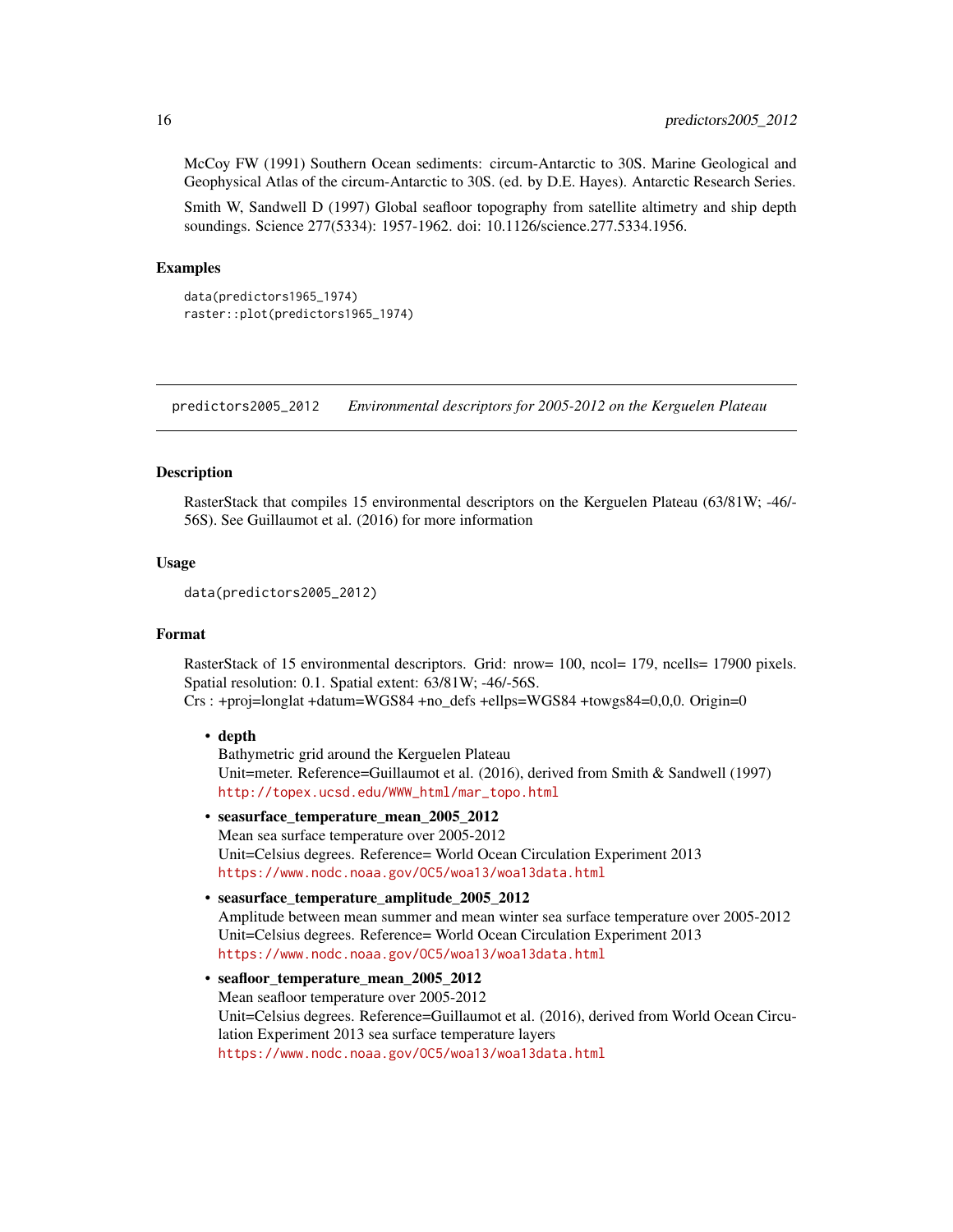• seafloor\_temperature\_amplitude\_2005\_2012

Amplitude between mean summer and mean winter seafloor temperature over 2005-2012 Unit=Celsius degrees. Reference=Guillaumot et al. (2016,submitted), derived from World Ocean Circulation Experiment 2013 sea surface temperature layers <https://www.nodc.noaa.gov/OC5/woa13/woa13data.html>

• seasurface salinity mean 2005 2012

Mean sea surface salinity over 2005-2012 Unit=PSS. Reference= World Ocean Circulation Experiment 2013 <https://www.nodc.noaa.gov/OC5/woa13/woa13data.html>

#### • seasurface\_salinity\_amplitude\_2005\_2012

Amplitude between mean summer and mean winter sea surface salinity over 2005-2012 Unit=PSS. Reference= World Ocean Circulation Experiment 2013 <https://www.nodc.noaa.gov/OC5/woa13/woa13data.html>

#### • seafloor\_salinity\_mean\_2005\_2012

Mean seafloor salinity over 2005-2012 Unit=PSS. Reference= Guillaumot et al. (2016), derived from World Ocean Circulation Experiment 2013 sea surface salinity layers. <https://www.nodc.noaa.gov/OC5/woa13/woa13data.html>

• seafloor\_salinity\_amplitude\_2005\_2012

Amplitude between mean summer and mean winter seafloor salinity over 2005-2012 Unit=PSS. Reference= Guillaumot et al. (2016), derived from World Ocean Circulation Experiment 2013 sea surface salinity layers <https://www.nodc.noaa.gov/OC5/woa13/woa13data.html>

• chlorophyla\_summer\_mean\_2002\_2009

Surface chlorophyll a concentration. Summer mean over 2002-2009 Unit=mg/m3.Reference=MODIS AQUA (NASA) 2010 <https://oceandata.sci.gsfc.nasa.gov/>

# • geomorphology

Geomorphologic features Unit= 27 categories. Reference= ATLAS ETOPO2 2014 (Douglass et al. 2014)

• sediments Sediment features

Unit= 14 categories. Reference= McCoy (1991), updated by Griffiths 2014 (unpublished).

• slope

Bathymetric slope Unitless. Reference= Smith & Sandwell (1997)

#### • seafloor oxygen mean 1955 2012

Mean seafloor oxygen concentration over 1955-2012 Unit=mL/L. Reference= Guillaumot et al. (2016), derived from World Ocean Circulation Experiment 2013 sea surface oxygen concentration layers <https://www.nodc.noaa.gov/OC5/woa13/woa13data.html>

• roughness

Rugosity index (difference between minimal and maximal depth values of the 8 neighbourpixels)

Unit= meters. Reference=Guillaumot et al.(2016), derived from bathymetric layer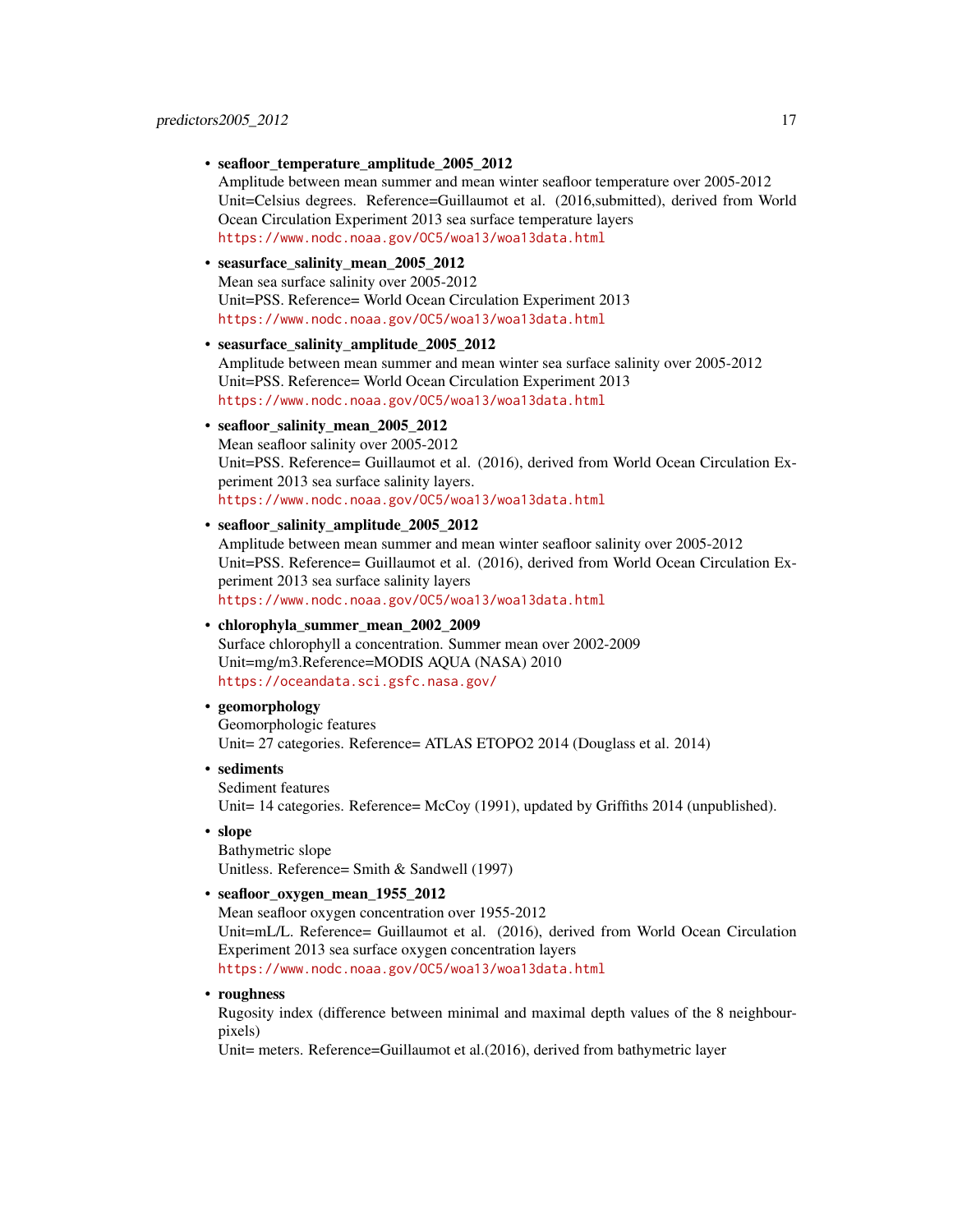#### <span id="page-17-0"></span>References

Douglass L, Turner J, Grantham HS, Kaiser S, Constable A, Nicoll R, Raymond B, Post A, Brandt A, Beaver D (2014) A hierarchical classification of benthic biodiversity and assessment of protected areas in the Southern Ocean. PloS one 9(7): e100551. doi: 10.1371/journal.pone.0100551.

Guillaumot, C., Martin , A., Fabri-Ruiz, S., Eleaume, M. and Saucede, T. (2016) Environmental parameters (1955-2012) for echinoids distribution modelling on the Kerguelen Plateau. Australian Antarctic Data Centre - doi:10.4225/15/578ED5A08050F

McCoy FW (1991) Southern Ocean sediments: circum-Antarctic to 30S. Marine Geological and Geophysical Atlas of the circum-Antarctic to 30S. (ed. by D.E. Hayes). Antarctic Research Series.

Smith W, Sandwell D (1997) Global seafloor topography from satellite altimetry and ship depth soundings. Science 277(5334): 1957-1962. doi: 10.1126/science.277.5334.1956.

## Examples

data(predictors2005\_2012) raster::plot(predictors2005\_2012)

predictors2200AIB *IPCC environmental descriptors predicted for 2200 (AIB scenario) on the Kerguelen Plateau*

# Description

RasterStack of 10 environmental descriptors modelled by IPCC (scenario AIB, 4th report, 2007) for 2187 to 2196 (described as 2200), on the extent of the Kerguelen Plateau (63/81W; -46/-56S)

## Usage

```
data(predictors2200AIB)
```
# Format

RasterStack of 10 environmental descriptors. Grid: nrow= 100, ncol= 179, ncells= 17900 pixels. Spatial resolution: 0.1. Spatial extent: 63/81W; -46/-56S. Crs : +proj=longlat +datum=WGS84 +no\_defs +ellps=WGS84 +towgs84=0,0,0. Origin=0.

See Guillaumot et al.(2016) for more information

### • depth

Bathymetric grid around the Kerguelen Plateau Unit=meter. Reference=Guillaumot et al. (2016), derived from Smith & Sandwell (1997) [http://topex.ucsd.edu/WWW\\_html/mar\\_topo.html](http://topex.ucsd.edu/WWW_html/mar_topo.html)

• seasurface salinity mean 2200 A1B Mean sea surface salinity over 2187 to 2196, A1B scenario Unit= PSS. Reference= BIO ORACLE (Tyberghein et al. 2012) <http://www.oracle.ugent.be/>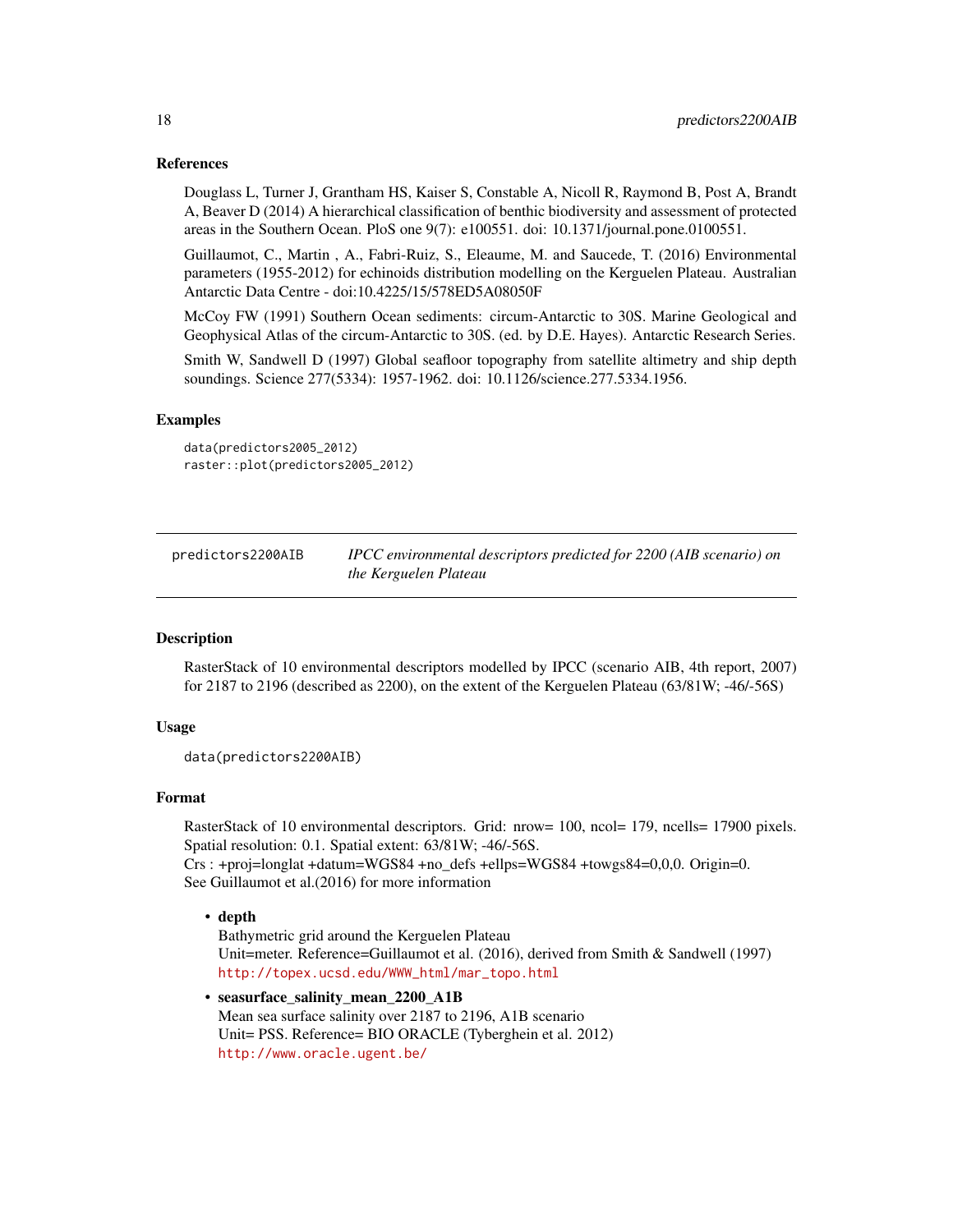• seasurface\_temperature\_mean\_2200\_A1B Mean sea surface temperature over 2187-2196, A1B scenario Unit=Celsius degrees. Reference= BIO ORACLE (Tyberghein et al. 2012) <http://www.oracle.ugent.be/>

# • seasurface\_temperature\_amplitude\_2200\_A1B

Amplitude between mean summer and mean winter sea surface temperature. Absolute value interpolated over 2187-2196, scenario A1B Unit=Celsius degrees. Reference= BIO ORACLE (Tyberghein et al. 2012) <http://www.oracle.ugent.be/>

- chlorophyla\_summer\_mean\_2002\_2009 Surface chlorophyll a concentration. Summer mean over 2002-2009 Unit=mg/m3. Reference=MODIS AQUA (NASA) 2010 <https://oceandata.sci.gsfc.nasa.gov/>
- geomorphology

Geomorphologic features Unit= 27 categories. Reference= ATLAS ETOPO2 2014 (Douglass et al. 2014)

• sediments

Sediment features Unit= 14 categories. Reference= McCoy (1991), updated by Griffiths 2014 (unpublished)

• slope

Bathymetric slope Unitless. Reference= Smith & Sandwell (1997)

• seafloor\_oxygen\_mean\_1955\_2012

Mean seafloor oxygen concentration over 1955-2012 Unit=mL/L. Reference= Guillaumot et al. (2016), derived from World Ocean Circulation Experiment 2013 sea surface oxygen concentration layers <https://www.nodc.noaa.gov/OC5/woa13/woa13data.html>

• roughness

Rugosity index (difference between minimal and maximal depth values of the 8 neighbourpixels)

Unit= meters. Reference=Guillaumot et al.(2016), derived from bathymetric layer.

#### References

Douglass LL, Turner J, Grantham HS, Kaiser S, Constable A, Nicoll R, Raymond B, Post A, Brandt A, Beaver D (2014) A hierarchical classification of benthic biodiversity and assessment of protected areas in the Southern Ocean. PloS one 9(7): e100551. doi: 10.1371/journal.pone.0100551.

Guillaumot, C., Martin , A., Fabri-Ruiz, S., Eleaume, M. and Saucede, T. (2016) Environmental parameters (1955-2012) for echinoids distribution modelling on the Kerguelen Plateau. Australian Antarctic Data Centre - doi:10.4225/15/578ED5A08050F

Jueterbock A, Tyberghein L, Verbruggen H, Coyer JA, Olsen JL, Hoarau G (2013) Climate change impact on seaweed meadow distribution in the North Atlantic rocky intertidal. Ecology and Evolution 3(5): 1356-1373. doi: 10.1002/ece3.541.

McCoy FW (1991) Southern Ocean sediments: circum-Antarctic to 30S. Marine Geological and Geophysical Atlas of the circum-Antarctic to 30S. (ed. by D.E. Hayes). Antarctic Research Series.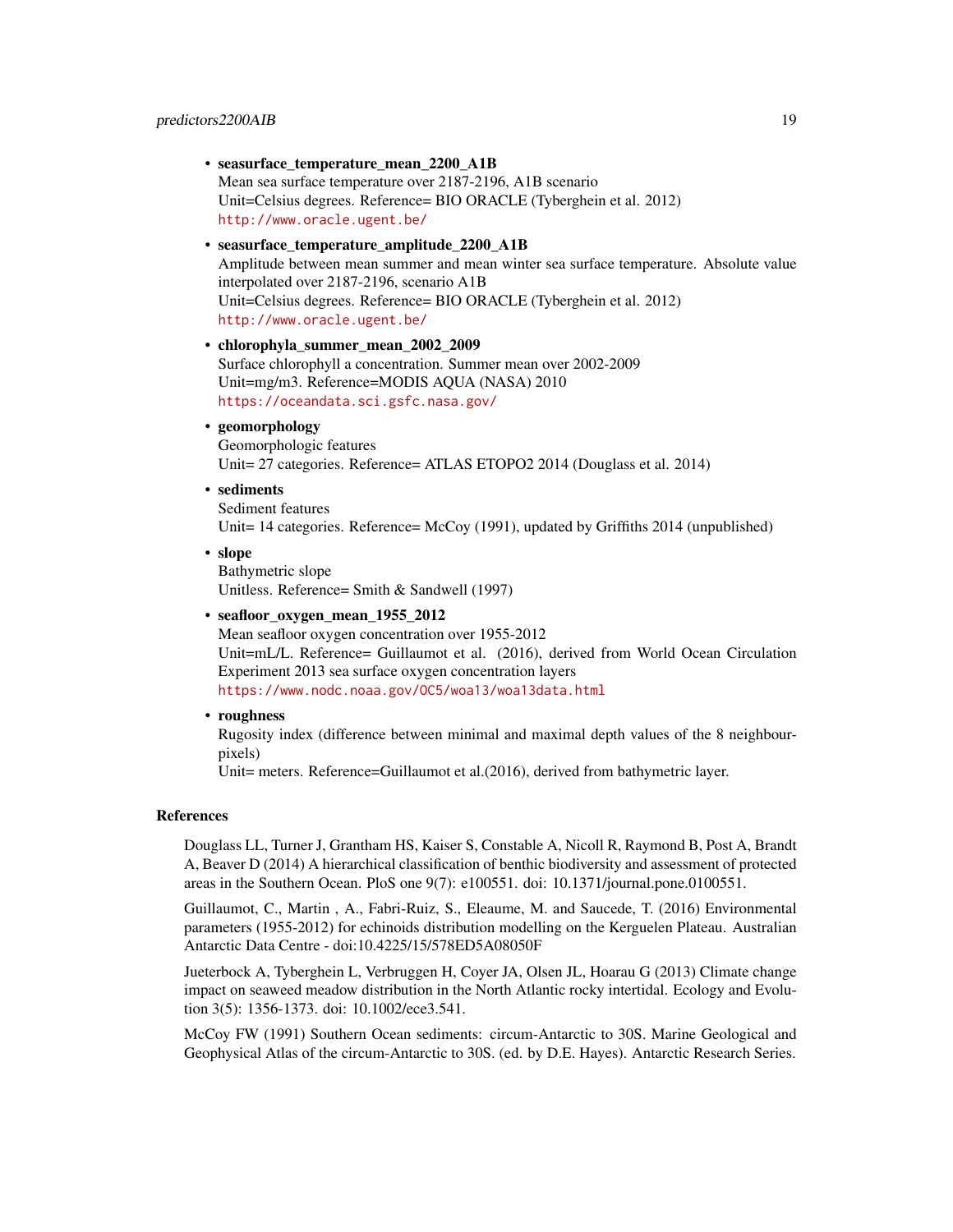Tyberghein L, Verbruggen H, Pauly K, Troupin C, Mineur F, De Clerck O (2012) Bio ORACLE: a global environmental dataset for marine species distribution modelling. Global Ecology and Biogeography 21(2): 272-28. doi: 10.1111/j.1466-8238.2011.00656.x.

Smith W, Sandwell D (1997) Global seafloor topography from satellite altimetry and ship depth soundings. Science 277(5334): 1957-1962. doi: 10.1126/science.277.5334.1956.

#### Examples

```
data(predictors2200AIB)
raster :: plot(predictors2200AIB)
```
SDMdata.quality *Evaluate dataset quality*

#### Description

Evaluate the percentage of occurrences that fall on pixels assigned by NA values in the environmental RasterStack. It may provide interesting information to interpret model robustness.

#### Usage

```
SDMdata.quality(data)
```
# Arguments

data [SDMtab](#page-21-1) object or dataframe that contains id, longitude, latitude and values of environmental descriptors at corresponding locations

#### Value

prop Dataframe that provides the proportion of NA values on which the presence data fall, for each environmental predictor

# See Also

**[SDMeval](#page-20-1)** 

#### Examples

```
#Open SDMtab object example
x <- system.file ("extdata","SDMdata1500.csv", package="SDMPlay")
SDMdata <- read.table(x,header=TRUE, sep=";")
# Evaluate the dataset
```
SDMPlay:::SDMdata.quality(data=SDMdata)

<span id="page-19-0"></span>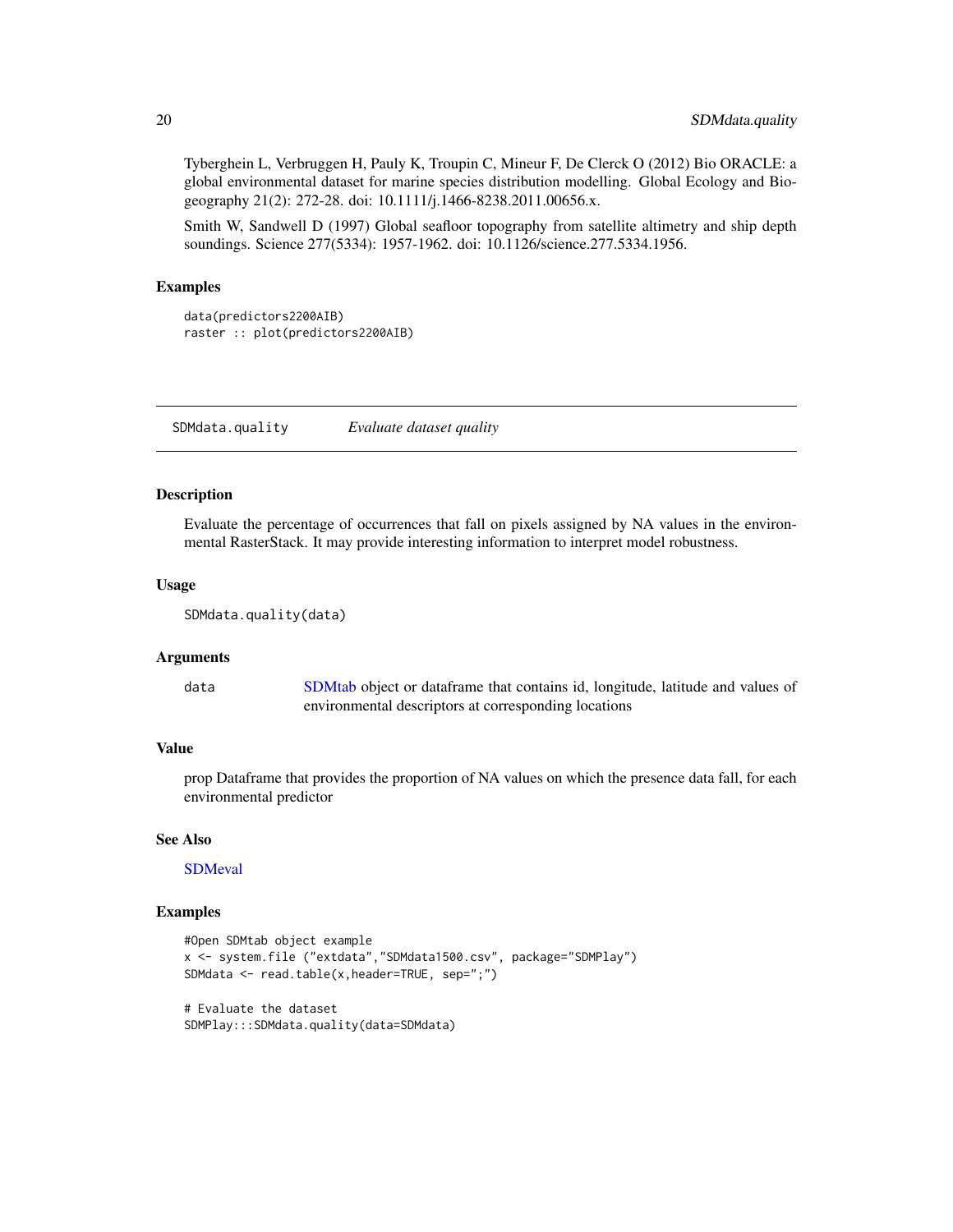<span id="page-20-1"></span><span id="page-20-0"></span>

## **Description**

Performs model evaluation. Measure of AUC (Area Under the Curve) value, confusion matrix, maxSSS threshold (Maximum Sensitivity plus Specificity), percentage of predicted preferential area based on the MaxSSS value and model stability (standard deviation of pixel values )

#### Usage

SDMeval(model)

#### Arguments

model Model produced with [compute.maxent](#page-5-1) or [compute.brt](#page-3-1) functions

#### Details

Area Under the Curve is a parameter largely refered in the literature and used to test species distribution models performance (Fielding  $&$  Bell, 1997). It evaluates the area under the Receiver Operating Curve (ROC), which draws the relationship between 1-specificity (False Positive Rate) and specificity (True Positive Rate). AUC values bordering 1 present models with high True Positive Rate, 0.5 model with random prediction and 0 to models presenting a strong False Positive Rate.

MaxSSS threshold value maximizes the sum of True Positive Rate and True Negative Rate. See Liu et al. (2013) for more information.

Modelling performance can be evaluated with the measure of omission rate, the proportion of occurrences that falls out the area predicted as preferential by the MaxSSS threshold (False Positive Rate). Models stability is evaluated with the mean standard deviation value of the pixel values of the grid predicted by the model.

#### Value

Dataframe with the following information

- *AUC.value* Returns the AUC (Area Under the Curve) value of the model
- *maxSSS* Maximum Sensitivity plus Sensibility threshold of the model
- *preferential.area* Pixel proportion for which the predicted value is superior to the MaxSSS threshold
- *omission.rate* Proportion of data that fall out of the area predicted as preferential
- *nb.omission* Corresponding number of data that fall out of the predicted preferential area
- *SD.value* Mean standard deviation of the predicted grid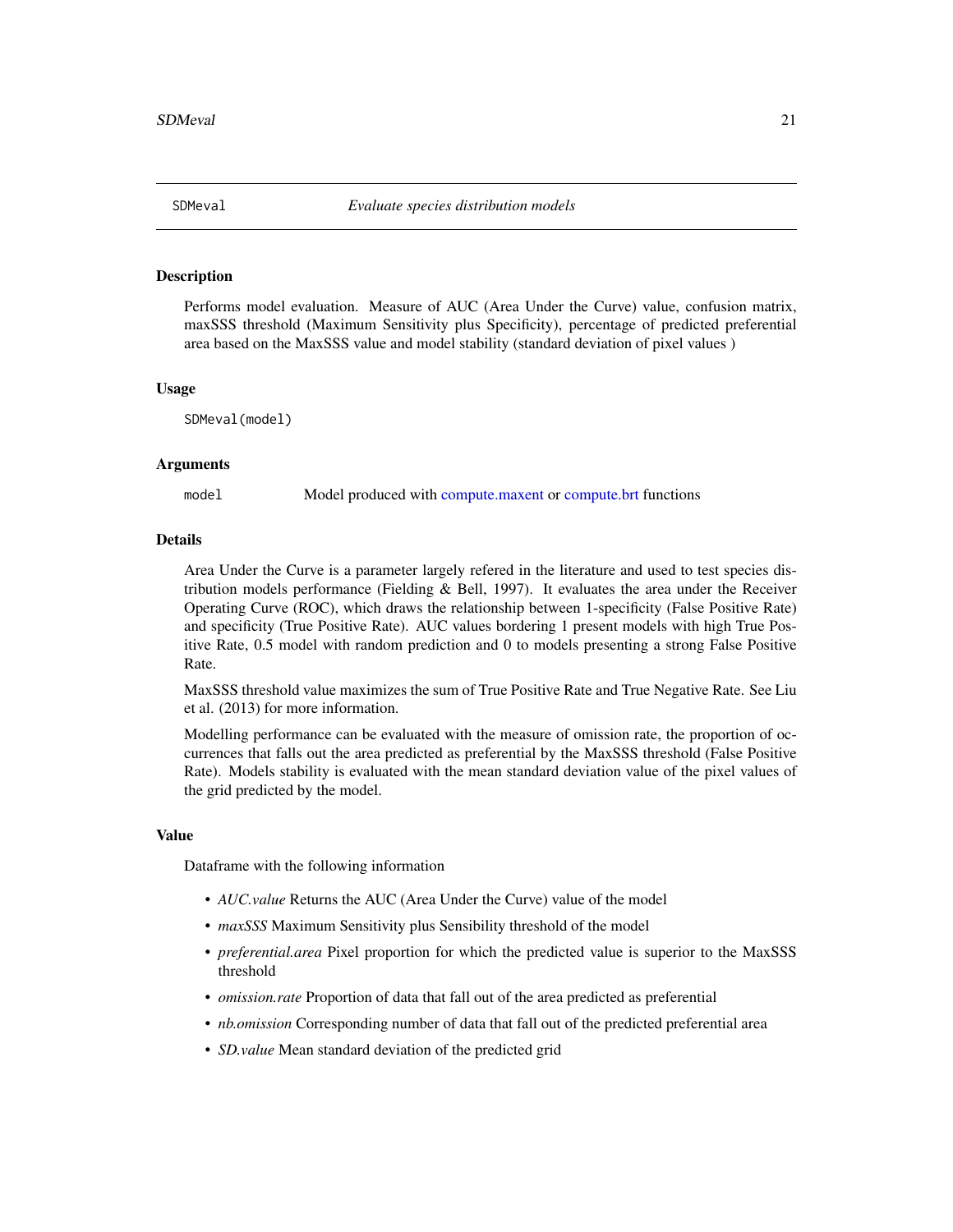## <span id="page-21-0"></span>References

Fielding A, & J Bell (1997) A review of methods for the assessment of prediction errors in conservation presence absence models. *Environmental Conservation*, 24(1): 38-49.

Liu C, M White & G Newell (2013) Selecting thresholds for the prediction of species occurrence with presence only data. *Journal of Biogeography*, 40(4): 778-789.

## Examples

```
# Model example
load(system.file('extdata','model.RData',package='SDMPlay'))
modelBRT <- model
# Evaluate modelling performance
#SDMPlay:::SDMeval(modelBRT)
```
<span id="page-21-1"></span>

SDMtab *Compile species distribution dataset for modelling*

#### Description

Create a dataframe that contains the required information to implement species distribution models

#### Usage

```
SDMtab(xydata, predictors, unique.data = TRUE, same = TRUE, background.nb=NULL)
```
## Arguments

| xydata        | Dataframe with longitude (column 1) and latitude (column 2) of the presence-<br>only data. Decimal longitude and latitude are required. |
|---------------|-----------------------------------------------------------------------------------------------------------------------------------------|
| predictors    | Rasterstack of environmental descriptors. Used to extract values of the presence<br>location                                            |
| unique.data   | If TRUE (by default), duplicate presence points, that fall in the same grid cell,<br>will be removed                                    |
| same          | If TRUE (by default), the number of background data sampled in the area equals<br>the number of presence data                           |
| background.nb | Set as NULL if same= TRUE.                                                                                                              |

#### Details

Background data are sampled randomly (without replacement) among the entire area, on pixels that are not assigned NA. It constitutes a summary of environmental descriptors to improve modelling performance. See Barbet Massin et al. (2012) for further information about background selection.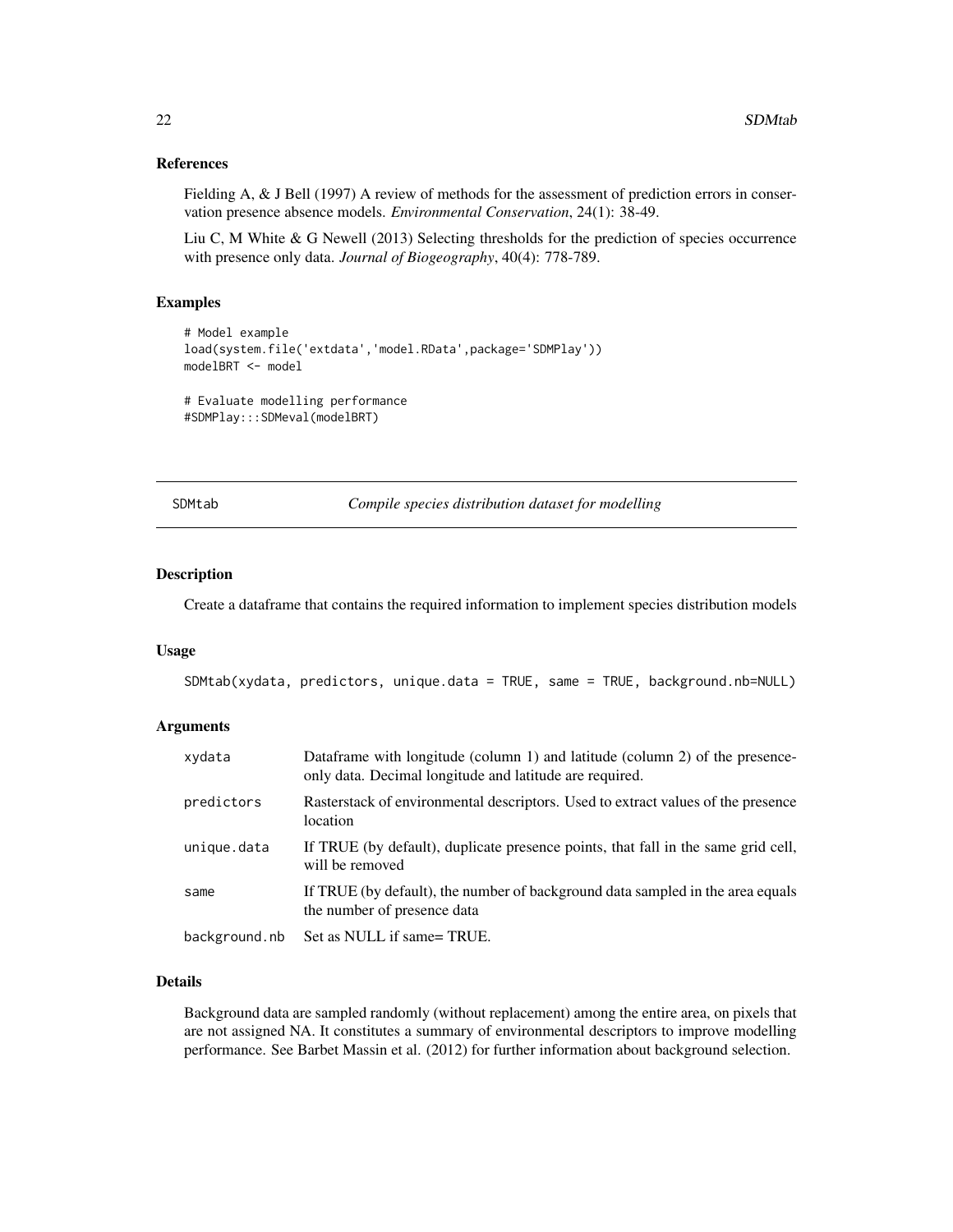#### <span id="page-22-0"></span>SDMtab 23

# Value

A dataframe that contains the id (1 for presence, 0 for background data) of data, their longitude, latitude and extracted values of environmental descriptors at the corresponding locations.

xydata for which coordinates fall out of the RasterStack extent are removed from the analysis.

# References

Barbet Massin M, F Jiguet, C Albert & W Thuiller (2012) Selecting pseudo absences for species distribution models: how, where and how many? *Methods in Ecology and Evolution*, 3(2): 327-338.

#### See Also

[delim.area](#page-9-1) to refine the environmental RasterStack before using this function

```
#Open occurrence data
data('ctenocidaris.nutrix')
occ <- ctenocidaris.nutrix
```

```
#Open environmental descriptors RasterStack
r <- raster:: stack(system.file('extdata', 'pred.grd',package='SDMPlay'))
```

```
#create the dataframe for modelling
z <- SDMPlay:::SDMtab(xydata=occ[,c('decimal.Longitude','decimal.Latitude')],predictors=r)
head(z)
```